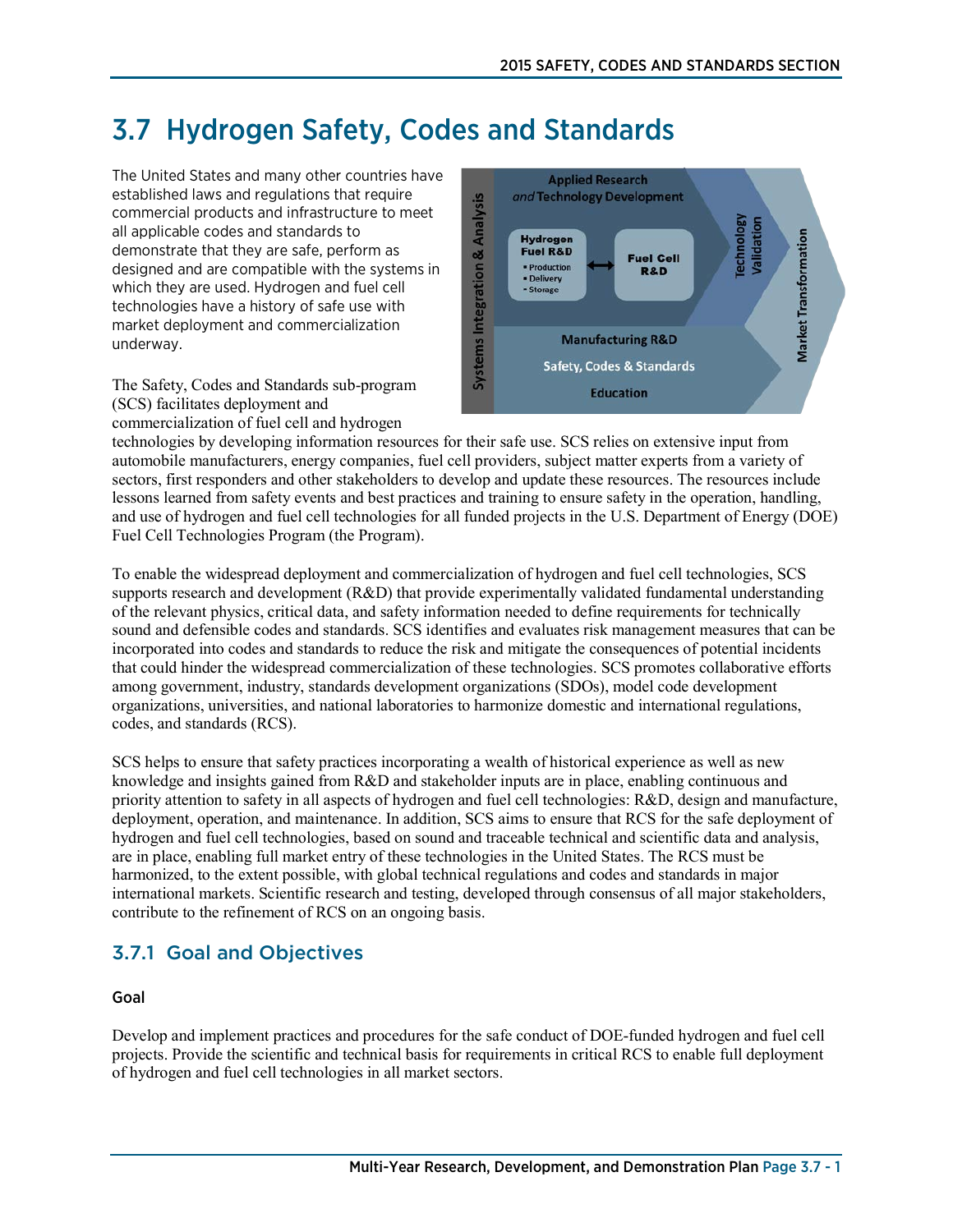#### **Objectives**

- Develop and validate test measurement protocols and methods to support and facilitate international harmonization of codes and standards for high pressure tanks.
- Conduct materials R&D to provide the technical underpinning to enable fault tolerant system designs for use with hydrogen infrastructure rollout.
- Conduct a quantitative risk assessment study to address indoor refueling requirements to be adopted by code developing organizations, e.g., National Fire Protection Association (NFPA) and International Code Council.
- Support and facilitate development and promulgation of essential codes and standards to enable widespread deployment and market entry of hydrogen and fuel cell technologies and completion of all essential domestic and international RCS by 2020.
- Ensure that best safety practices underlie research, technology development, and market deployment activities supported through DOE-funded projects.
- Conduct R&D to provide critical data and information needed to define requirements in developing codes and standards.
- Develop and enable widespread sharing of safety-related information resources and lessons learned with first responders, authorities having jurisdiction (AHJs), and other key stakeholders.

## 3.7.2 Technical Approach

To attain its goals and objectives, the SCS sub-program has adopted a technical approach that focuses on five areas: 1. safety management, 2. R&D, 3. test measurement protocols, 4. RCS development, and 5. dissemination of data, safety knowledge, and information. This section provides a brief overview of those focus areas followed by in-depth details on the technical approach to each one.

- **Comprehensive safety management** to ensure that all DOE funded projects are conducted with no sacrifice of safety
	- o Utilize the Hydrogen Safety Panel, other expert knowledge, and results of R&D and testing for the safe operation, handling, and use of hydrogen and fuel cell technologies in all projects supported by the DOE
	- o Understand and mitigate risk to facilitate the safe use of hydrogen and fuel cell technologies and the insurability of utilized assets.
- **Comprehensive R&D** to establish a scientific basis for sound safety practices and for the development and incorporation of requirements that enable the safe deployment of hydrogen and fuel cell technologies.
	- o Facilitate development of safe, high-performance materials for hydrogen service.
	- o Develop appropriate test methodologies for measuring hydrogen effects in materials, including but not limited to, material composition, pressure, temperature-time histories (i.e., static and cycling effects), and component testing for certification and coordination with established testing facilities.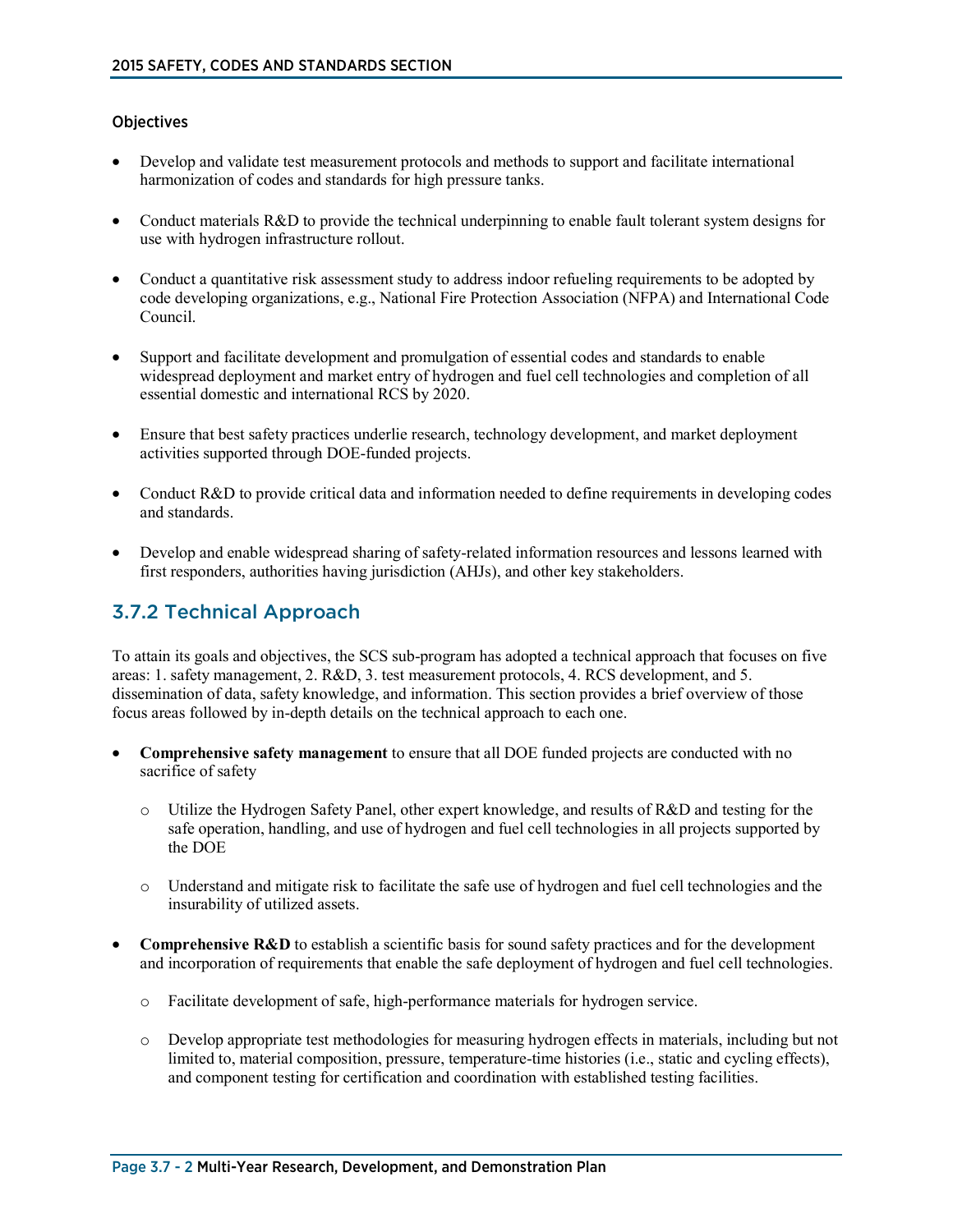- o Provide critical assessments of indoor and outdoor hydrogen installations and operations, and recommend relevant code modifications.
- o Provide validated understanding of hydrogen behavior in premixed environments (for example: ignition, combustion, and flame acceleration leading to detonation) to enable the design and implementation of risk mitigating strategies.
- **Development and validation of test measurement protocols and methods** to facilitate qualification and listing of hydrogen and fuel cell systems and components essential for full market deployment.
	- o Work with the Regulations, Codes and Standards Working Group (RCSWG) of the International Partnership for Hydrogen and Fuel Cells in the Economy (IPHE) to establish a detailed test measurement protocol that will help ensure global uniformity of qualification test results for Type IV composite pressure vessels.
	- o Facilitate development and validation of appropriate test methodologies to certify hydrogen and fuel cell systems and components in collaboration with established testing organizations.
- **Coordinated development and refinement of essential codes and standards** to enable safe and widespread deployment of hydrogen and fuel cell technologies and **international harmonization** of requirements and test procedures to qualify hydrogen and fuel cell components and systems in all major market applications
	- o Support and facilitate completion of the Global Technical Regulation (GTR) for hydrogen-fueled vehicle systems under the United Nations Economic Commission for Europe, World Forum for Harmonization of Vehicle Regulations and Working Party on Passive Safety Program (UNECE-WP29).
	- o Work directly in the codes and standards development processes to ensure that DOE research is utilized in codes and standards development as appropriate.
- **Timely and accurate dissemination of relevant information** to enable the timely development of harmonized codes and standards.
	- o Share current safety information and knowledge with the hydrogen community.
	- o Provide improved and focused knowledge tools and training for key constituents of the hydrogen safety community.

#### Safety Management

Comprehensive safety management utilizes expert knowledge that incorporates results from R&D and testing, as well as issues arising from RCS development, for the safe operation, handling, and use of hydrogen and fuel cell technologies in all projects supported by the DOE. Systematic application of safety assessment methodologies reduces the likelihood that a potential risk may be overlooked and allows for a consistent measure of safety across all DOE projects. Safety plans for DOE-funded projects as well as lessons learned from R&D, testing, and demonstration and deployment, play an important role in developing safe practices for hydrogen and fuel cell commercialization.

SCS established the Hydrogen Safety Panel (HSP) to capture relevant experience from automotive and fuel cell original equipment manufacturers (OEMs), energy providers, and other industrial and government stakeholders and to provide a focal point and venue for comprehensive safety management. Members are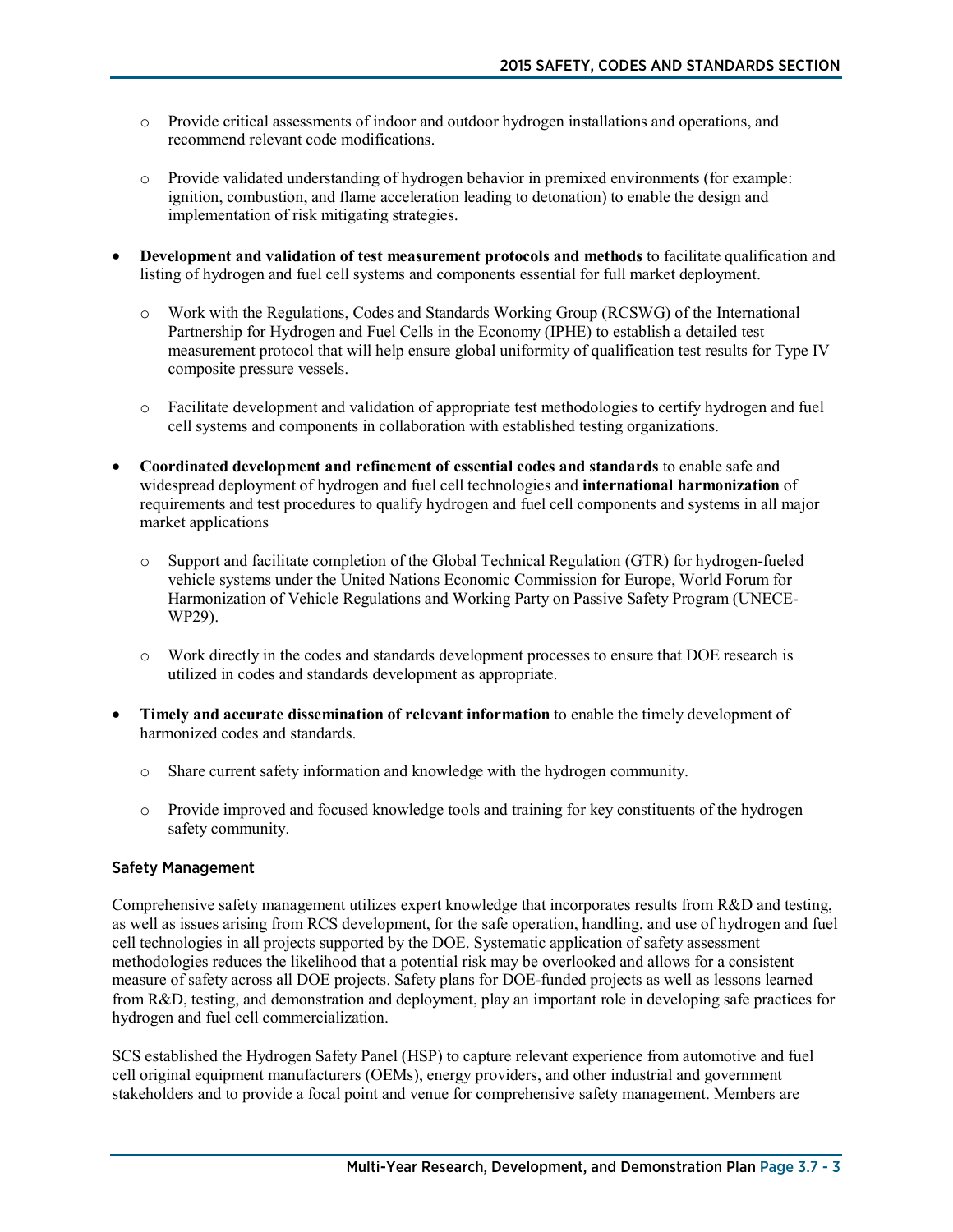appointed to the HSP not only for technical expertise on hydrogen safety but also for experience in practicing safety in areas such as industrial hydrogen production and use, fuel cell system development and deployment, laboratory R&D and field testing under private and government programs, industrial liability and facility insurance, risk analysis and mitigation, environmental protection, and fire safety regulation and enforcement. At its regularly scheduled meetings, the HSP provides a unique public forum to discuss critical hydrogen safety issues and serves two principal purposes:

- Help integrate safety planning into DOE funded projects to ensure that all projects address and incorporate best available safety practices
- Provide expert assessment to DOE and assist with identifying safety-related technical data gaps, best practices, and lessons learned.

The HSP reviews all required project safety plans and maintains the DOE safety guidance document (*Safety Planning Guidance for Hydrogen and Fuel Cell Projects, April 20[1](#page-3-0)0*).<sup>1</sup> The HSP conducts safety evaluations of projects either through site visits or telephone interviews and provides reports to DOE concerning safety issues and actions that can be taken to mitigate such issues. The HSP also prepares white papers on critical safety issues for consideration by DOE and provides an ongoing gap analysis on hydrogen safety and hazard mitigation.

#### Research and Development

A primary role of SCS is to support R&D to establish a scientific basis for sound safety practices and for the development and incorporation of requirements in RCS for hydrogen and fuel cell technologies. The R&D is focused on hydrogen behavior, risk assessment and mitigation, and database development and application to support safety best practices and RCS development. The comprehensive R&D and testing effort supported by the SCS is discussed in detail in the R&D Roadmap<sup>[2](#page-3-1)</sup> and is considered an integral part of the Multi Year Research Development and Demonstration Plan.

R&D of hydrogen behavior address challenges for full deployment of hydrogen and fuel cell technologies, particularly the lack of supporting safety data. For example, the classification of hydrogen throughout the world is inconsistent. Some countries, including the U.S., classify hydrogen as a hazardous material that unnecessarily encumbers its safe use as a fuel. SCS is developing the scientific basis to enable the adoption of RCS for hydrogen to be used as a fuel, with a level of safety at least equal to that of gasoline.

Research in hydrogen behavior and effects is necessary to provide the foundation for defensible science-based requirements incorporated in RCS. On the most fundamental level, the physical mechanisms of hydrogen dispersion and ignition at applicable and relevant conditions must be understood to enable the development of engineering models. Experiments must be performed to understand the rate of dispersion and air entrainment, ignition probability, flame propagation, and the effects of the fluid dynamics on these parameters for hydrogen systems under anticipated commercial applications. For example, validated models for fluid dynamics, including the temperature field of the fluid and the tank during refueling, must be developed to provide the basis for refueling protocols. The resulting validated engineering models are applied to help specify requirements in the context of the hydrogen system (e.g., refueler, vehicle, auxiliary power unit being addressed under the RCS development process.

The behavior of hydrogen in materials is also a key R&D focus. Phenomena, such as accelerated embrittlement and fatigue due to hydrogen effects in materials, must be better understood to enable the development of faulttolerant component and system design standards. The effects of hydrogen on metals, polymers, and composites

<span id="page-3-0"></span><sup>&</sup>lt;sup>1</sup> Available at [http://www.eere.energy.gov/hydrogenandfuelcells/pdfs/safety\\_guidance.pdf](http://www.eere.energy.gov/hydrogenandfuelcells/pdfs/safety_guidance.pdf)

<span id="page-3-1"></span><sup>&</sup>lt;sup>2</sup> Codes and Standards RD&D Roadmap 2013, available a[t http://www.eere.energy.gov/vehiclesandfuels/pdfs/program/cstt\\_roadmap\\_june2013.pdf](http://www.eere.energy.gov/vehiclesandfuels/pdfs/program/cstt_roadmap_june2013.pdf)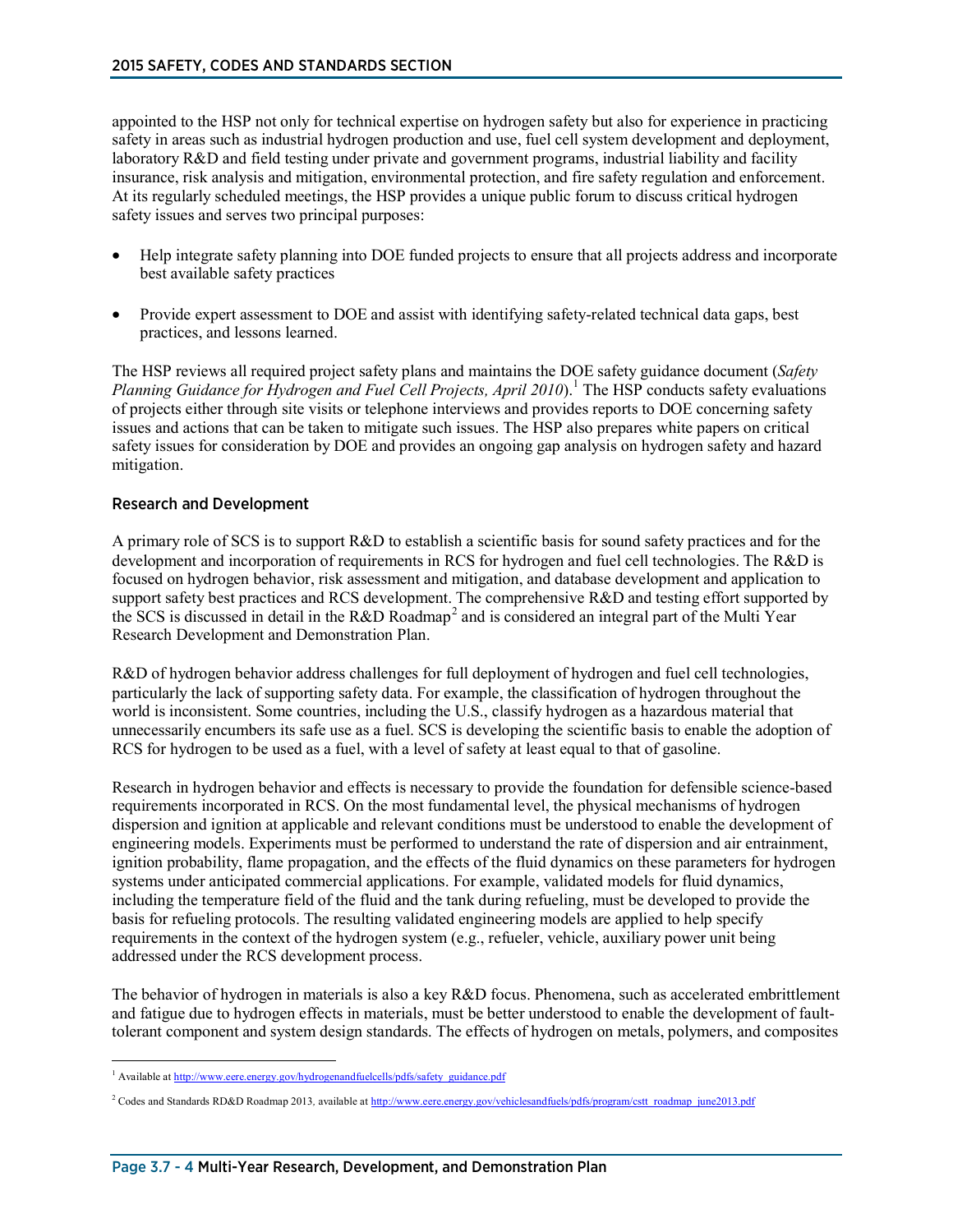must be understood so that appropriate test protocols can be developed. Data are needed for the behavior of materials and components in a hydrogen environment commensurate with the commercial applications in mind. Understanding physical mechanisms provides the foundation for specifying operational and cycle-life requirements and the development of safe and effective materials for hydrogen service. Materials of specific interest include stainless steels, low-alloy steels, composite materials, and aluminum alloys. Effects of welds, manufacturing processes, and defects on fatigue and cycle life are poorly understood. Interactions between hydrogen with polymers and composites at temperature and pressure are also poorly understood. Publicly accessible databases and technical reference documents must be developed and maintained to provide technology developers with consistent and defensible data for new systems and components.

Risk assessment methodologies for hydrogen installations must also be established and executed to develop the technical basis for requirements. Risk assessments incorporate two components, consequence modeling and probability data. Consequence models are developed using validated hydrogen behavior models and applied to the relevant environment to determine the consequence of unintended hydrogen releases. Mitigation features such as barriers, pressure relief systems, and sensors must be analyzed from a risk perspective. Risk data, including frequency and characteristics, are needed from existing installations and past experience. The resulting risk assessment is put in the context of acceptable risk criteria that are provided by technical committees of an appropriate SDO, such as the NFPA, SAE International, International Code Council, and the CSA Group.

Although safety-by-design and passive mitigation systems are preferred, it will still be necessary to develop cost effective technologies to detect hydrogen releases and system failures. Low cost, high performance safety sensors are an integral component of deployed hydrogen and fuel cell systems. Advanced sensor development is needed for hydrogen gas detection and component monitoring. The SCS sub-program will develop hydrogen sensors with the appropriate response time, sensitivity, and accuracy for use in safety applications to reduce risk and help establish public confidence (see Table 3.7.6).

In summary, the R&D effort supported by SCS establishes a substantial and verified database of scientific information on the properties and behavior of hydrogen and the performance characteristics of hydrogen and fuel cell technology applications. This information, including quantitative risk assessments of hydrogen installations, is made available to appropriate SDOs, AHJs, and industry to facilitate the development of safe, performance-based technical codes and standards that will accommodate technology innovation and minimize the need to develop new RCS as hydrogen and fuel cell technologies evolve.

#### Test Measurement Protocols and Methods

Another major focus of SCS is the development and validation of test measurement protocols and methods to address an emerging need for better harmonization of testing and certification of hydrogen and fuel cell materials, components, subsystems, and systems. Test methods must be developed and validated so that the performance of components, subsystems, and systems under real-world operational and environmental conditions can be replicated and understood to ensure their safe and effective deployment.

Qualification of new materials for hydrogen service is costly, time-consuming, and resource-limited. Research must be performed to optimize test protocols in order to streamline and accelerate material and component qualification. Similarly, accelerated system qualification processes must be developed based on technically sound principles and optimized to facilitate the safe and effective deployment of fuel cell technologies. Development of test protocols and testing supported by the SCS will be coordinated with and linked to other R&D efforts funded by DOE as well as other organizations, both domestic and international.

As new near-term applications of hydrogen and fuel cell technologies emerge, so do needs for additional R&D, test data, and consensus testing and certification procedures. An example of an emerging new application is forklifts for warehouses and distribution centers in the industrial, commercial, and military sectors. The SCS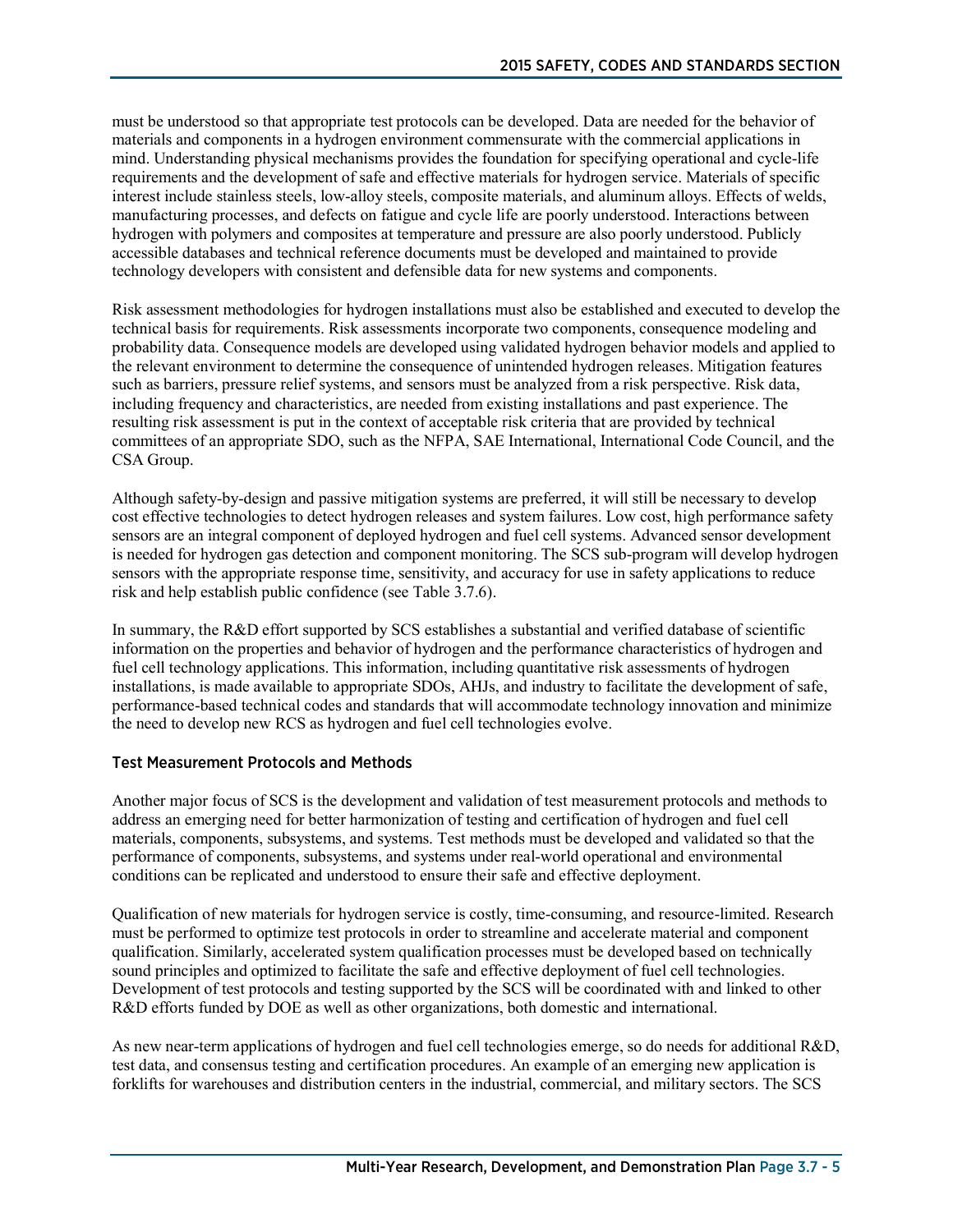has responded to these additional needs by addressing R&D, testing, and RCS development for forklift components, subsystems, and systems.

#### Development and Harmonization of Regulations, Codes and Standards

SCS has supported and facilitated the coordinated national development and refinement of essential RCS to enable safe and widespread deployment of hydrogen and fuel cell technologies. SCS works with domestic and international SDOs to facilitate development of performance-based standards. These standards are then referenced in building and other codes to expedite regulatory approval of the installation and deployment of hydrogen and fuel cell technologies and facilities. This approach ensures that U.S. consumers can purchase products that are safe and reliable, regardless of their country of origin, and that U.S. companies can compete in international markets. Along with the domestic effort, SCS has engaged key international bodies and forums to harmonize requirements and test procedures used to qualify hydrogen and fuel cell components and systems in all major market applications.

A key to the success of the national hydrogen and fuel cell RCS development efforts was the creation and implementation of "national templates" through which DOE, other federal agencies, national laboratories, industry, the major SDOs, and other key stakeholders coordinate the preparation of critical RCS for hydrogen and fuel cell technologies. The national templates have been accepted by the major SDOs in the U.S., key industry associations, and many state and local governments as the guideposts for a "national agenda" for hydrogen and fuel cell RCS development.

The national templates by consensus:

- establish lead SDOs to develop codes and standards for major components, subsystems, and systems and the organizations that will work collaboratively with the lead SDOs;
- minimize duplication of effort;
- harmonize requirements across RCS; and
- identify RCS development needs and gaps and the organizations that should have responsibility for addressing the gaps.

The structure provided by the templates is implemented through the National Hydrogen and Fuel Cells Codes and Standards Coordinating Committee (Coordinating Committee) formed by the SCS sub-program in collaboration with the above-mentioned stakeholders. The Coordinating Committee provides a single national forum for the hydrogen and fuel cell community to coordinate the continuous refinement and implementation of a national agenda for codes and standards.

SCS recognizes that domestic and international RCS must be coordinated and established to enable the widespread commercialization and safe deployment of hydrogen and fuel cell technologies. The lack of harmonized RCS applicable to hydrogen and fuel cell technologies is a major institutional barrier to deploying these technologies domestically and globally. A key need that has emerged is improved harmonization of requirements in RCS not only in the traditional markets of the European Union and Japan, but also in emerging economies such as China, Korea, India, and Brazil. SCS will evaluate specific needs for R&D while monitoring and assessing international efforts. Where possible, SCS will structure its R&D projects to coordinate and to leverage projects undertaken internationally. By working with organizations such as the IPHE, the European Community's Fuel Cell and Hydrogen Joint Undertaking, the International Energy Agency, the International Organization for Standardization (ISO), and the International Electrotechnical Commission (IEC), SCS will facilitate international harmonization of RCS and help further collective global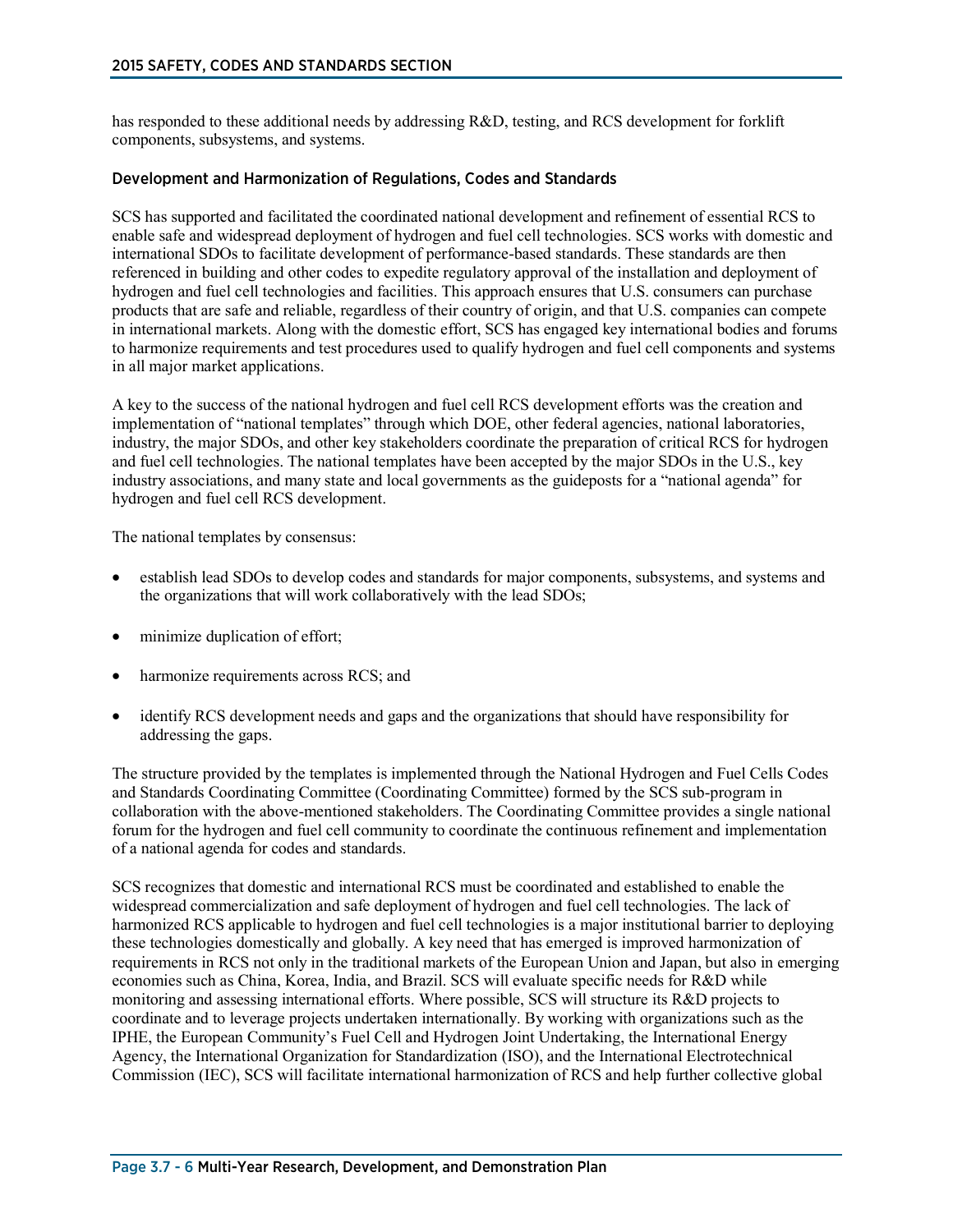efforts in RCS. Data and analysis needs of such international organizations will be considered to facilitate alignment of R&D projects where mutually beneficial.

#### Dissemination of Data, Safety Knowledge, and Information

The widespread availability and communication of safety-related information are crucial to ensure the safe operation of future hydrogen and fuel cell technology systems. For example, the HSP holds two meetings per year to conduct and assess its work, engage SCS and DOE program staff in topical discussions, and review safety-related aspects of their project portfolios. At its meetings, the HSP maintains open communication with other experts, organizations, and partnerships of relevance to SCS.

An appropriately prepared emergency response workforce trained in hydrogen safety is critical for a transition to a hydrogen infrastructure and the broad application of fuel cell technologies. A National Research Council review of the DOE Hydrogen Program identified such training as crucial.<sup>[3](#page-6-0)</sup> In response, SCS developed a comprehensive training program on hydrogen safety for emergency responders. The Pacific Northwest National Laboratory (PNNL) teamed with personnel from the California Fuel Cell Partnership, the Volpentest Hazardous Materials Management and Emergency Response Training and Education Center, and the Hanford Fire Department and utilized the HSP and other experts and organizations to develop and deliver a training program for both awareness and operations.

The entire hydrogen community benefits if hydrogen safety-related knowledge is openly and broadly shared. SCS developed and maintains a set of knowledge tools for hydrogen safety as a resource for the community and to help meet its objectives. In FY 2006, SCS launched a website on hydrogen safety incidents and lessons learned [\(http://h2tools.org/lessons\)](http://h2tools.org/lessons) to collect and review records of hydrogen safety events systematically and to ensure the full capture and categorization of knowledge about the events. The database includes information describing hydrogen incidents, near misses, and non-events (such as failed safety inspections), the severity and consequences of the incidents, the primary causes and contributing factors, the setting and equipment, and the lessons learned. All organizational and staff identification information is kept confidential and excluded from the publicly available database. As of spring 2015, the website contains over 200 safety event records, and new records will continue to be added as an ongoing activity. Collecting and sharing this kind of information is intended to help prevent recurrence of similar events in other locations.

In FY 2010, PNNL created a new quarterly feature on http://h2tools.org/lessons, "The Lessons Learned Corner," to analyze and share content on selected hydrogen safety themes, illustrated with specific safety event records in the database. Four quarterly editions were published and posted in FY 2011, and new themes were added in FY 2012. For those working or beginning to work with hydrogen and related systems, PNNL launched a public website [\(http://h2tools.org/bestpractices\)](http://h2tools.org/bestpractices) in FY 2008 on hydrogen safety best practices. This online manual captures a vast base of knowledge and experience to provide guidance on safe practices for working with hydrogen as well as links to more detailed reference materials (e.g., documents, safety manuals, codes and standards, websites) to complement rather than duplicate other available resources. Both the best practices resource and the lessons learned database have since been incorporated into a new resource, [h2tools.org,](http://h2tools.org/) which is discussed in further detail in the Programmatic Status section below.

As with other sub-programs in the Office of Fuel Cell Technologies, SCS participates in the DOE's Hydrogen and Fuel Cells Program and Vehicle Technologies Program Annual Merit Review (AMR) where all of its projects are peer-reviewed. The AMR provides a public forum for all stakeholders to review current projects, ask questions of principal investigators, and provide input to DOE on the scientific and technical quality of projects as well as on improving program direction. Researchers supported by SCS also participates in key conferences and other venues to remain current in their technical fields, present research results, and help disseminate information and knowledge about R&D conducted under SCS.

<span id="page-6-0"></span> <sup>3</sup> National Research Council and National Academy of Engineering, *The Hydrogen Economy: Opportunities, Costs, Barriers, and R&D Needs*, 2004, available at <http://www.nap.edu/openbook.php?isbn=0309091632>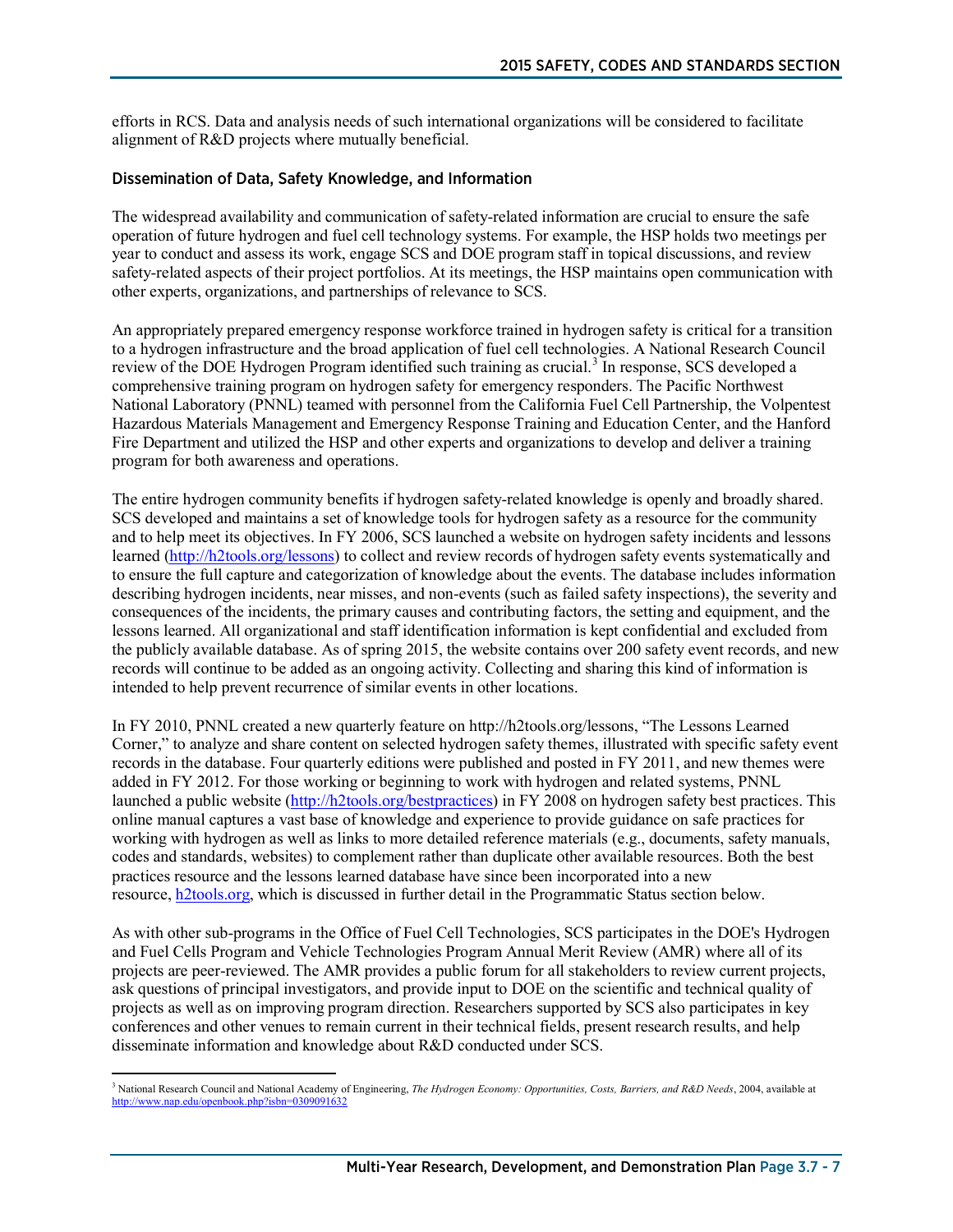The timely and accurate dissemination of relevant information is essential for SCS to maintain a consensus among all major stakeholders on the key issues, needs, and priorities for hydrogen and fuel cell RCS.

## 3.7.3 Programmatic Status

#### Current Activities

The current activities for the Hydrogen Safety, Codes and Standards sub-program's five focus areas are described below.

#### Safety Management

The use of hydrogen in industry is extensive, and energy suppliers and industrial gas companies have established a long term exemplary safety record in the production, distribution, storage, and use of hydrogen. In contrast, hydrogen and fuel cell technologies have a safe, but relatively short history of commercial use. Commercial deployment of hydrogen and fuel cell technologies introduces safety issues that must be addressed. The early phase of commercialization of new technologies is usually accompanied by rapid innovation and requires all stakeholders to share knowledge of risks and to promote safety of these technologies.

The HSP strives to raise safety consciousness most directly at the DOE funded project level. Under SCS, safety begins at the project level by establishing safety culture as a priority under organizational policies and procedures. Project safety plans are reviewed in order to encourage thorough and continuous attention to safety aspects of the specific work being conducted. Through April 2015, the HSP has conducted 414 review activities, including safety plan reviews, site visits, design reviews, and interviews, to help implement and improve safety culture in all DOE-funded projects. Project safety reviews conducted by the HSP help resolve safety issues associated with the use of hydrogen and hydrogen-related systems. These reviews focus on engagement, learning, knowledge-sharing, and active discussion of safety practices and lessons learned rather than as audits or regulatory exercises.

To date, safety review activities such as site visits and telephone interviews have been conducted for more than 268 projects. In FY 2010, the HSP first established a follow-up protocol to interview project teams in order to identify actions, findings and conclusions regarding safety review recommendations. Action on report recommendations represents a rich resource of safety knowledge that can have broader benefits to others. The HSP concluded that all interviewees have improved the safety aspects of their work. Overall, a majority of the recommendations have been implemented in some manner or are in progress.

HSP white papers on safety and hazard mitigation topics continue to provide expert insights and recommendations to DOE. Recent topics covered include (1) safety of hydrogen systems installed in outdoor enclosures, (2) secondary protection for 70 MPa fueling, and (3) potential fire suppression agents for metal hydride fires, as well as hydrogen safety event reporting for incidents and near misses.

#### Research and Development

A major focus of SCS is to support R&D to establish a scientific basis for the development and incorporation of requirements in critical RCS for hydrogen and fuel cell technologies. The R&D component of SCS for hydrogen vehicles and fuel infrastructure is described in detail in the *Codes and Standards RD&D Roadmap 2013* (*Roadmap*) prepared under the Codes and Standards Tech Team (CSTT) of the U.S. DRIVE Partnership, a non-binding and voluntary government-industry partnership focused on advanced automotive and related infrastructure technology R&D. The Partnership provides a forum for pre-competitive technical information exchange to discuss R&D needs, develop joint goals and technology [roadmaps,](http://www1.eere.energy.gov/vehiclesandfuels/about/partnerships/roadmaps-other_docs.html) and evaluate R&D progress for a broad range of technical areas. The CSTT provides a forum for frequent and regular interaction among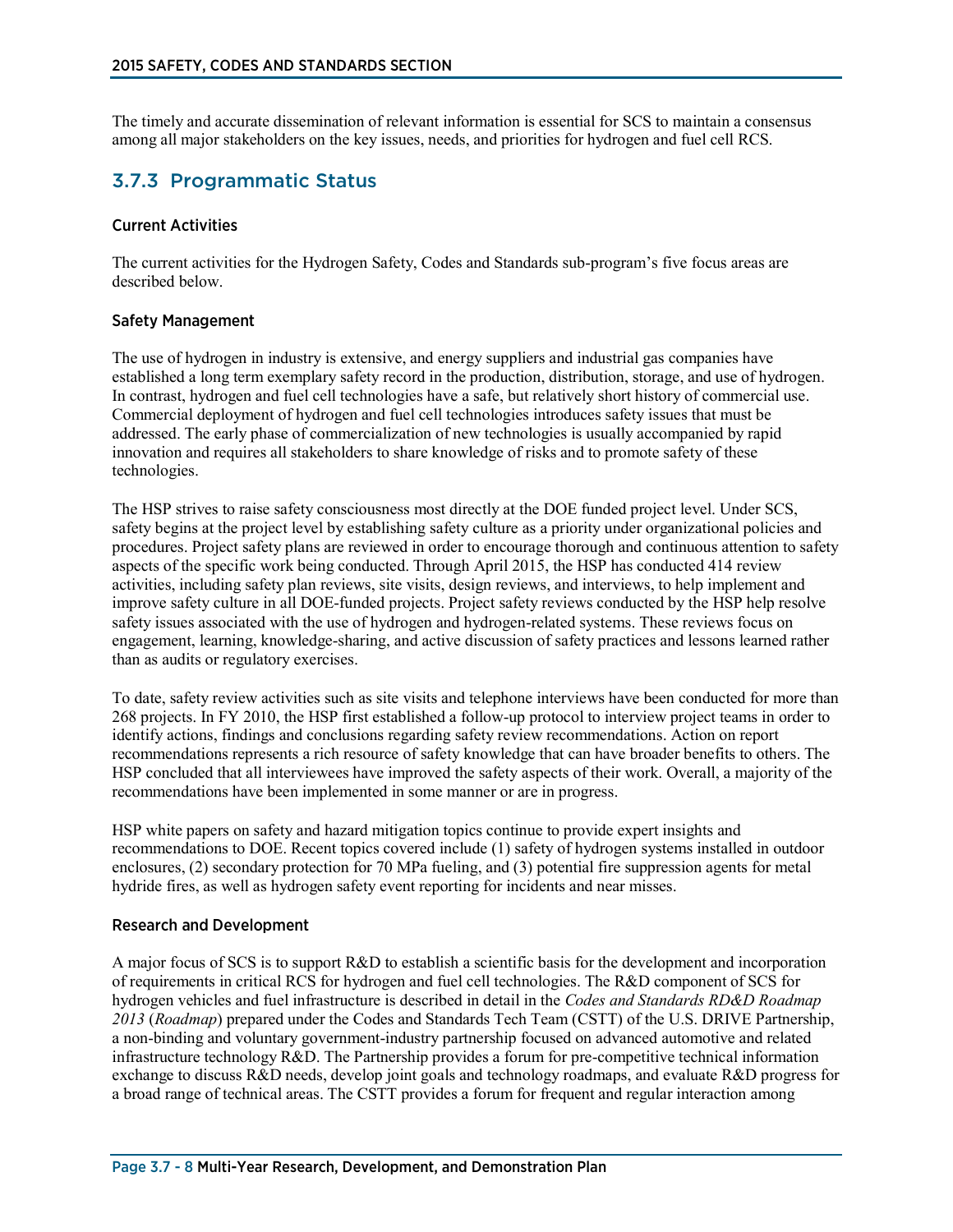technical experts in hydrogen and fuel cell RCS. The Roadmap, in turn, provides a framework to accelerate technical progress in establishing a scientific basis and technical foundation for RCS by identifying precompetitive R&D needs and challenges, defining possible solutions, and evaluating progress toward achieving technical goals and objectives.

The objective of the *Roadmap* is to identify and coordinate R&D to improve the scientific and technical foundation for RCS essential to enable full market deployment of hydrogen and fuel cell technologies by 2020. The *Roadmap* outline for R&D is shown in Table 3.7.1.

| Table 3.7.1 Hydrogen Safety, Codes and Standards Current (2015) R&D Activities                                                                   |                                                                                                                                                                                                                                                                                                                                                                                                                                                                                                                                                                                                                                                                                                                                                                                                                                                                                                                                                                                                                                                                                                                                                                                                                                                                                                                                                  |  |
|--------------------------------------------------------------------------------------------------------------------------------------------------|--------------------------------------------------------------------------------------------------------------------------------------------------------------------------------------------------------------------------------------------------------------------------------------------------------------------------------------------------------------------------------------------------------------------------------------------------------------------------------------------------------------------------------------------------------------------------------------------------------------------------------------------------------------------------------------------------------------------------------------------------------------------------------------------------------------------------------------------------------------------------------------------------------------------------------------------------------------------------------------------------------------------------------------------------------------------------------------------------------------------------------------------------------------------------------------------------------------------------------------------------------------------------------------------------------------------------------------------------|--|
| <b>Focus Area</b>                                                                                                                                | <b>Activities</b>                                                                                                                                                                                                                                                                                                                                                                                                                                                                                                                                                                                                                                                                                                                                                                                                                                                                                                                                                                                                                                                                                                                                                                                                                                                                                                                                |  |
| <b>Quantitative Risk Assessment</b><br>(Sandia National Laboratories, National<br>Renewable Energy Laboratory)                                   | Identification and Evaluation of RCS Gaps and Hazard<br>$\bullet$<br><b>Mitigation Strategies</b><br>High-pressure systems<br>$\circ$<br>Operations and maintenance of fuel dispensing<br>$\circ$<br>systems<br>Potential releases of hydrogen in confined spaces<br>$\circ$<br>such as indoor fueling operations, tunnels, and<br>parking garages<br>Development and Refinement of QRA Models and Data<br>$\bullet$                                                                                                                                                                                                                                                                                                                                                                                                                                                                                                                                                                                                                                                                                                                                                                                                                                                                                                                             |  |
| Hydrogen Behavior and Consequences<br>(Sandia National Laboratories, National<br>Renewable Energy Laboratory, Los Alamos<br>National Laboratory) | Unintended Release Behavior under Realistic Scenarios<br>$\bullet$<br>Laminar and turbulent jets and flames<br>$\circ$<br>Flammable cloud formation, dispersion, dynamics<br>$\circ$<br>and ignition<br>Deflagration-detonation transition<br>$\circ$<br>Flammability of buoyancy-driven flows<br>$\circ$<br>Real-world lower flammability limits in enclosed<br>$\circ$<br>spaces<br>Liquid hydrogen releases<br>$\circ$<br>Ignition, Flammability, and Flame Propagation<br>$\bullet$<br>Mechanisms and probability<br>$\circ$<br>Global ignition model development<br>$\circ$<br>Materials compatibility<br>$\circ$<br>Performance of existing and new materials in<br>$-$<br>hydrogen components and systems<br>Hydrogen effects in metals<br>Design tool<br>$-$<br>Hydrogen effects in non-metals<br>Mechanical properties of polymers<br>$\overline{\phantom{0}}$<br>Hydrogen permeability and reduction of<br>٠<br>permeation rates in polymers<br>Chemical degradation and generation of<br>٠<br>contaminants<br>Composite structures and systems<br>п.<br>Non-destructive evaluation<br>$\blacksquare$<br>Service life performance data and<br>$\blacksquare$<br>monitoring<br>Sensor development<br>$\circ$<br>Role and function of sensors in hazard<br>mitigation<br>Development and validation of innovative<br>sensor technologies |  |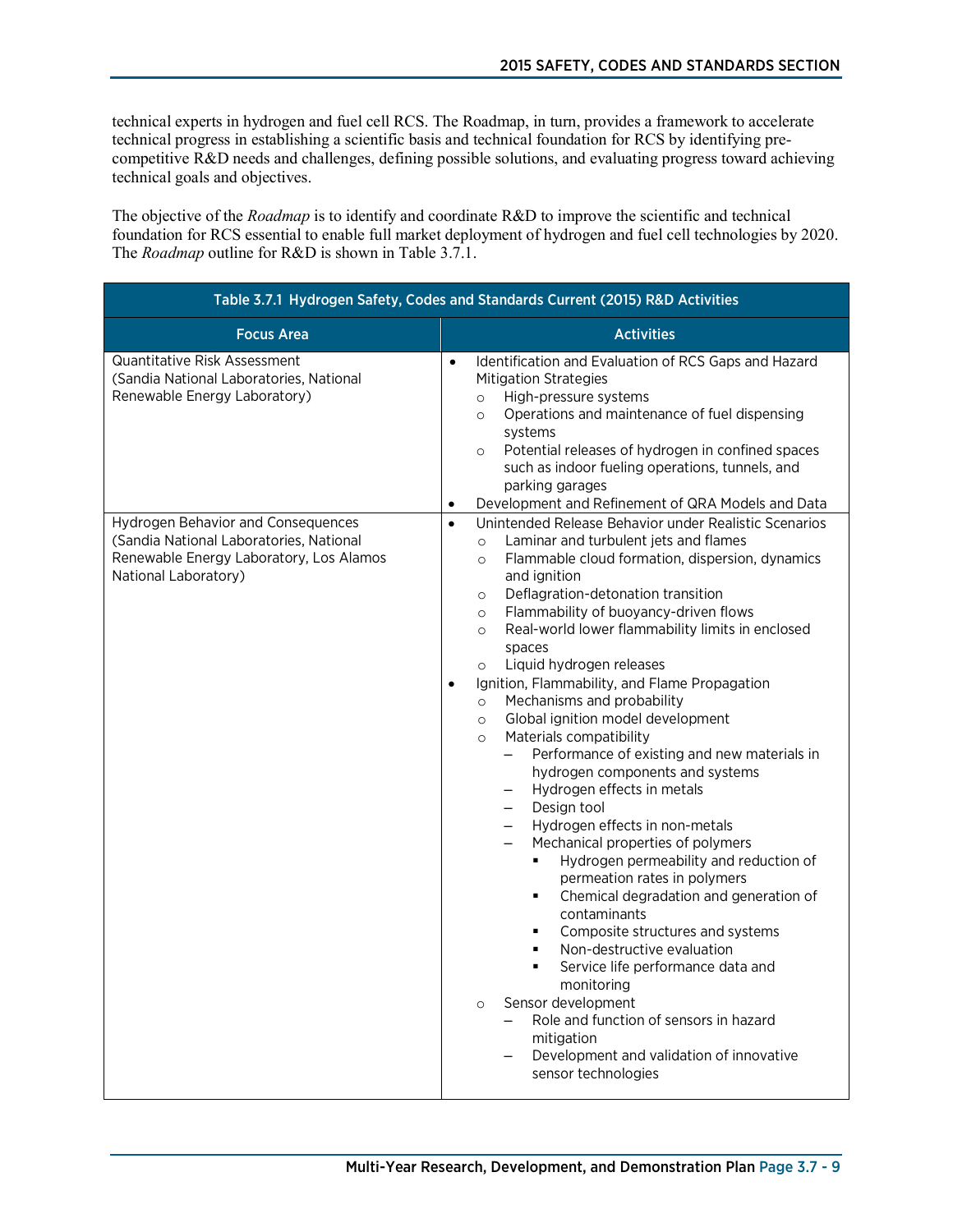| Table 3.7.1 Hydrogen Safety, Codes and Standards Current (2015) R&D Activities                                                                                                                             |                                                                                                                                                                                                                                                                                                                                                                                                                                                                                                                                                                                                                                                                                                                                                  |  |
|------------------------------------------------------------------------------------------------------------------------------------------------------------------------------------------------------------|--------------------------------------------------------------------------------------------------------------------------------------------------------------------------------------------------------------------------------------------------------------------------------------------------------------------------------------------------------------------------------------------------------------------------------------------------------------------------------------------------------------------------------------------------------------------------------------------------------------------------------------------------------------------------------------------------------------------------------------------------|--|
| <b>Focus Area</b>                                                                                                                                                                                          | <b>Activities</b>                                                                                                                                                                                                                                                                                                                                                                                                                                                                                                                                                                                                                                                                                                                                |  |
| Test Methods and Components/ System<br>Performance<br>(Sandia National Laboratories, National<br>Renewable Energy Laboratory, Los Alamos<br>National Laboratory, Pacific Northwest National<br>Laboratory) | Qualification, Certification and Listing<br>Development and Validation of Consensus Test Methods<br>$\bullet$<br>and Protocols<br>Qualification of Materials for Hydrogen Service<br>٠<br>Metals<br>$\circ$<br>Type I pressure vessels for hydrogen-powered<br>industrial trucks<br>Non-metallic materials<br>$\bigcap$<br><b>Polymers</b><br>Composite systems and structures<br>Composite overwrapped pressure vessels for<br>road vehicles<br><b>Fueling Dynamics and Protocols</b><br>Model development and validation and SAE J2601<br>Pressure Relief Devices and CSA HPRD 1<br>Hydrogen Fuel Dispensing<br>Hydrogen dispensers and CGA HGV4 series<br>$\circ$<br>Metrology and metering<br>$\circ$<br>Other Test Methods Needs and Issues |  |

For hydrogen behavior and effects, SCS is experimentally evaluating potential hydrogen self-ignition mechanisms to quantify ignition probability for various unintended hydrogen release scenarios. Previously postulated ignition sources include Joule-Thomson heating, electrostatic discharge, catalytic surface effects, and diffusion ignition, most of which have not been reliably reproduced in a laboratory or have already been discounted. [4](#page-9-0) Recently, transient shock processes associated with a rapid pressure boundary failure (e.g., a sudden release from a rupture disk) was identified as an ignition source and can be reliably reproduced over a wide range of pipe system geometries and supply pressures. SCS also investigated self-ignition caused by entrainment of particles from within piping or tanks during release events. It was determined that entrainment of particles can lead to static discharge ignition when the hydrogen jet impinges on an ungrounded plate. These results contribute to the goal of developing a global engineering ignition model.

A set of models has been developed to describe the dispersion of hydrogen originating from a variety of storage systems, including high-pressure gas and liquid hydrogen  $(LH<sub>2</sub>)$ . The models have been leveraged to develop separation distances in NFPA [5](#page-9-1)2,<sup>5</sup> NFPA 55<sup>[6](#page-9-2)</sup> and NFPA 2<sup>[7](#page-9-3)</sup> for high-pressure storage systems. Methodologies for specifying separation distances have been harmonized with those under consideration by ISO TC197 Working Group 24.<sup>[8](#page-9-4)</sup> Several critical release scenarios have been investigated, including that

<span id="page-9-0"></span> $\overline{a}$ <sup>4</sup> For example: The temperature rise from ambient conditions due to the Joule-Thomson effect is insufficient to result in an ignition.

<span id="page-9-1"></span><sup>5</sup> National Fire Protection Association 52 (NFPA 52): Vehicular Gaseous Fuel Systems Code, web site: <http://www.nfpa.org/aboutthecodes/AboutTheCodes.asp?DocNum=52>

<span id="page-9-2"></span><sup>&</sup>lt;sup>6</sup> National Fire Protection Association 55 (NFPA 55): Compressed Gases and Cryogenic Fluids Code, web site: http://www.nfpa.org/codes-and-standards/documentinformation-pages?mode=code&code=55

<span id="page-9-3"></span><sup>7</sup> National Fire Protection Association 2 (NFPA 2): Hydrogen Technologies Code, web site[: http://www.nfpa.org/aboutthecodes/AboutTheCodes.asp?DocNum=2](http://www.nfpa.org/aboutthecodes/AboutTheCodes.asp?DocNum=2)

<span id="page-9-4"></span><sup>8</sup> International Organization for Standardization (ISO) Technical Committee Hydrogen Technologies (TC 197)/Working Group 24 Gaseous Hydrogen – Fueling Stations, web site: http://www.iso.org/iso/iso\_technical\_committee?commid=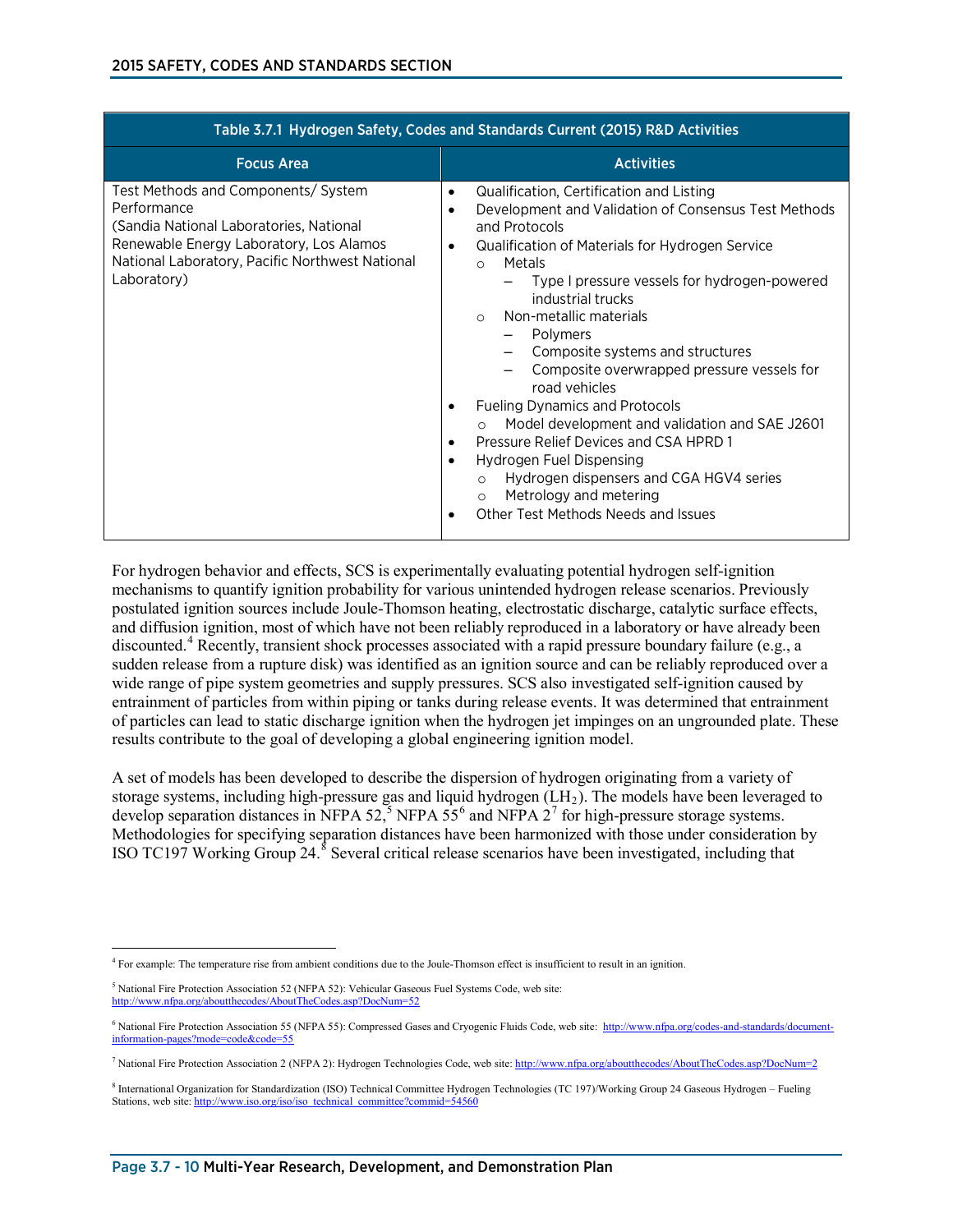involving indoor refueling and vehicular tunnels. Results of these investigations have impacted requirements in NFPA 2 and NFPA  $502.<sup>9</sup>$  $502.<sup>9</sup>$  $502.<sup>9</sup>$ 

The *Technical Reference for Hydrogen Compatibility of Materials* (*Technical Reference*) [10](#page-10-1) was prepared and posted in response to stakeholder requests for data on the mechanical properties of structural materials exposed to hydrogen gas. Each chapter in the *Technical Reference* pertains to a specific material or material class that is relevant to hydrogen containment applications. The Technical *Reference* is a "living document" that is updated as new data become available from materials testing activities. Creation of the *Technical Reference* exposed gaps in the database for mechanical properties of materials in hydrogen gas, prompting the need for new materials testing programs. The effectiveness of efforts to generate new data depends on the materials testing methods. Emphasis on enhancing materials test methods has led to more reliable and efficient measurements of properties such as the sustained-load cracking threshold and fatigue crack propagation rates in hydrogen gas. These properties are essential for implementing new codes and standards applied to hydrogen containment components, such as the American Society of Mechanical Engineers (ASME) Article KD-10. In addition to improving test methods, advanced test capabilities are needed to replicate the demanding service environments representative of hydrogen containment components. State-of-the-art testing capabilities have been developed that allow reliable measurement of material properties under relevant service conditions, e.g., cyclic stress, high-pressure gas, low temperature.

#### Test Measurement Protocols and Methods

SCS is addressing a critical need of the fuel cell and hydrogen industries to facilitate development and validation of consensus test methods to qualify critical components and systems for commercial deployment. For example, an ideal situation would be that pressure vessels certified in one country would be allowed in other countries, which, in turn, would enable supplier-based development of pressure vessels on a global basis. SCS has outlined the following effort as part of the *Roadmap* in addressing test measurement protocols.

- Test Methods and Component/System Performance
	- o Test methods/protocols and validation for:
		- Materials Experimental method and protocol development
		- ̶ Accelerated testing methodologies
		- ̶ Component Materials science -based qualification methods
		- Life-cycle performance testing
		- Pressure vessels
		- Pressure relief devices
	- o System
		- Fuel systems
		- ̶ Fuel cell assemblies

<span id="page-10-0"></span><sup>&</sup>lt;sup>9</sup> National Fire Protection Association 502 (NFPA 502): Standard for Road Tunnels, Bridges, and other Limited Access Highways, web site: <http://www.nfpa.org/aboutthecodes/AboutTheCodes.asp?DocNum=502>

<span id="page-10-1"></span><sup>&</sup>lt;sup>10</sup> The *Technical Reference* currently consists of 22 chapters that are available from the public website [http://www.sandia.gov/matlsTechRef/.](http://www.sandia.gov/matlsTechRef/)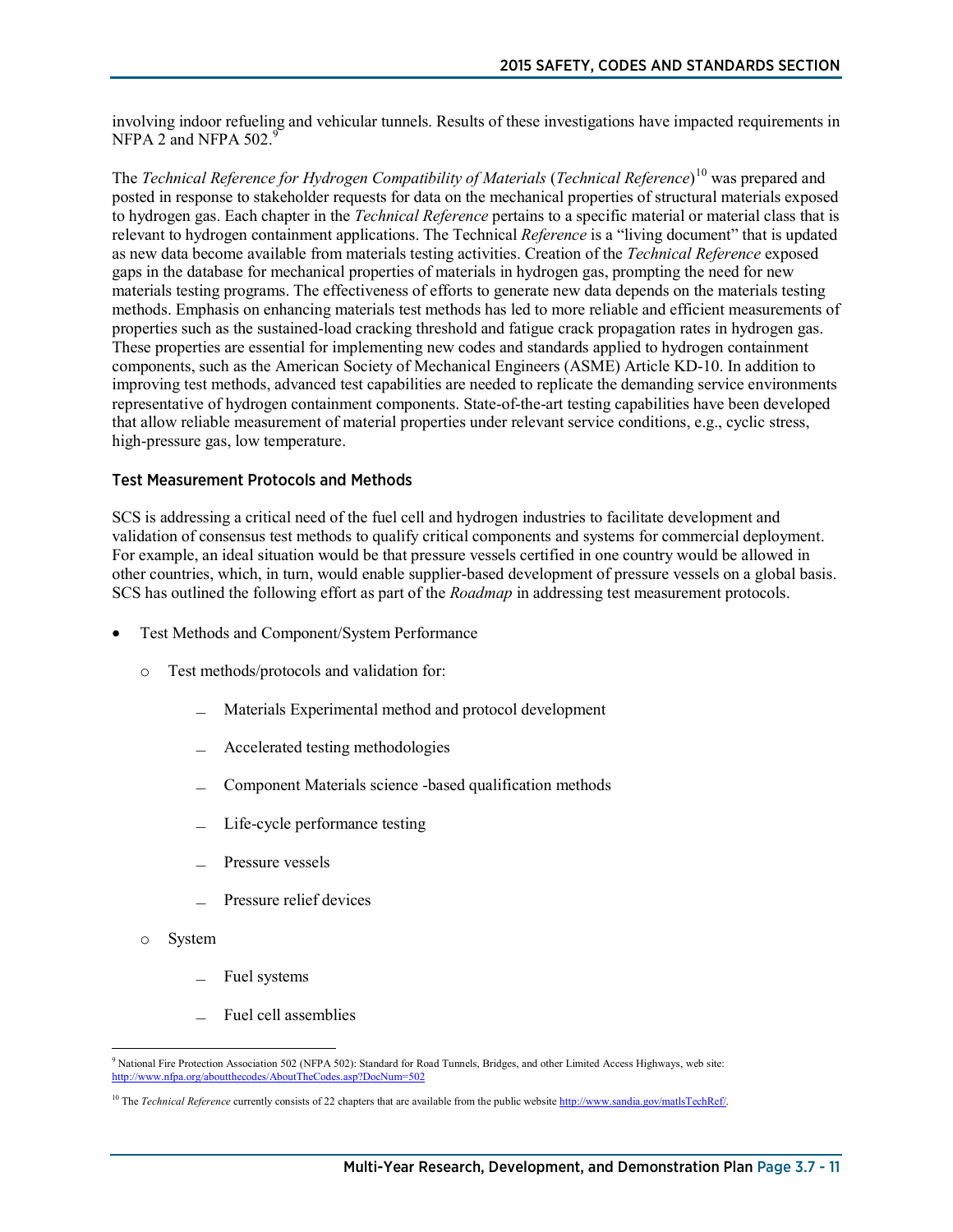- ̶ Dispensers and critical infrastructure systems
- Certification processes and methodologies
- Performance monitoring
	- o Service life tracking and regulations
- Non-destructive evaluation (NDE)
	- o Failure modes for composite pressure vessels in vehicular applications
- Fuel quality
	- o PEM fuel cells for road vehicles
	- o PEM fuel cells for stationary applications

Based on input gathered at several international workshops and from interaction with stakeholders, SCS is focusing on harmonization of requirements and test procedures for qualification of Type IV (fully wrapped composite cylinders with plastic, non-load bearing liners) pressure vessels for hydrogen vehicles. SCS supported development of technical requirements for and validation<sup>[11](#page-11-0)</sup> of SAE J2579 (*Fuel Systems in Fuel Cell*) *and other Hydrogen Vehicles*). SCS also supported the integration of verification tests for performance durability and on-road performance as set out in SAE J2579 in Phase 1 of the GTR for hydrogen vehicle systems. This integration provides a notable example of harmonizing global vehicle regulations through incorporation of performance-based requirements developed under a domestic R&D, testing, and validation effort supported by SCS.

In concert with the development of harmonized requirements for Type IV pressure vessels described above, SCS worked through the Regulations, Codes and Standards Working Group (RCSWG) of the IPHE to prepare and validate a detailed test measurement protocol. This protocol enables comparability of results obtained by qualified testing facilities regardless of where the test may be executed. Under Phase 1 of this effort, the RCSWG focused on developing and validating consensus methods to measure the relevant physics needed to execute the appropriate qualifying test sequences, such as the pneumatic cycle testing outlined in the GTR. This effort is a critical step in enabling a global supply chain of Type IV pressure vessels for hydrogen vehicles.

SCS through Sandia National Laboratories (SNL) developed and validated a test methodology to assess the performance of Type I (all metal) pressure vessels that undergo a large number of pressure cycles with a fill period commensurate of material handling applications., SNL performed pressure cycling of Type I pressure vessels with gaseous hydrogen; the pressure vessels were identical to those in service for hydrogen fuel cell forklift applications. Defects were engineered in some pressure vessels to simulate potential manufacturing flaws. Engineering analysis predictions were compared with experimental results from the performance evaluation of full-scale pressure vessels. In this case, test results indicated that engineering analysis provides conservative fatigue crack growth predictions. The testing also illuminated important failure characteristics such as leak size and leak-before-burst.

Traditionally, a deterministic engineering analysis is utilized for quantifying the progression of fatigue cracks as provided in the ASME Boiler and Pressure Vessel Code (Section VIII, Division 3, Article KD-4) and

<span id="page-11-0"></span><sup>&</sup>lt;sup>11</sup> Powertech Labs, Inc., *SAE J2579 Validation Testing Program: Powertech Final Report*, December, 2010, available at [http://www.nrel.gov/docs/fy11osti/49867.pdf..](http://www.nrel.gov/docs/fy11osti/49867.pdf)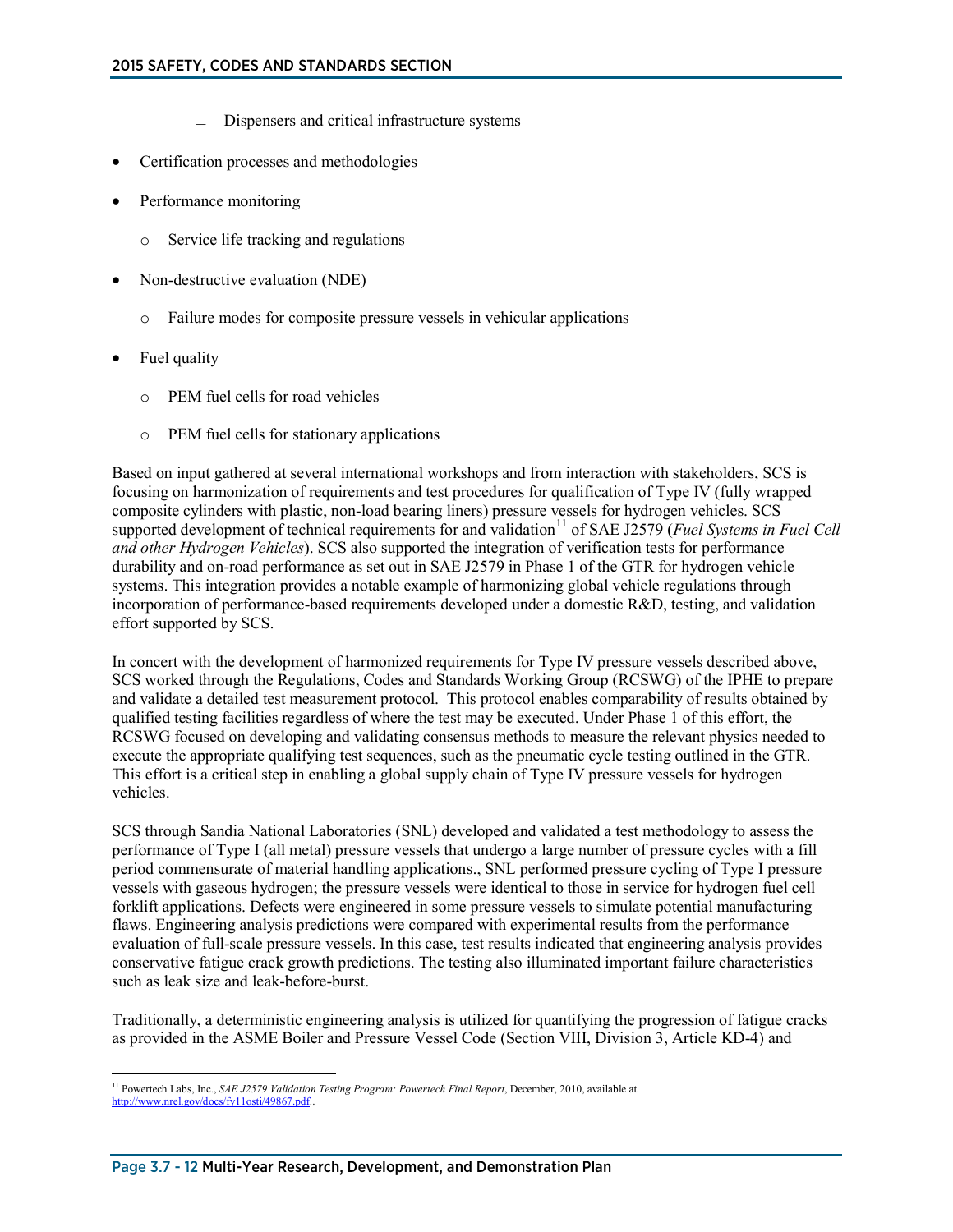extended to the specific case of high-pressure gaseous hydrogen in Article KD-10. This framework provides a method for conservatively estimating the fatigue cycle life of pressure vessels based on assessment of existing flaws in the pressure vessel. An alternate method is based on the measured performance of manufactured pressure vessels subjected to pressure cycling coupled with statistical assessment of the quality of the pressure vessels and desired cycle life. SNL compared both of these cycle life determination methods for the hydrogen powered industrial truck application.

The qualification and listing of hydrogen and fuel cell systems and components are essential for their widespread market deployment. SCS is addressing pre-competitive needs that can lead to more rapid and less costly certification and listing of certain critical components and subsystems. Key needs identified include:

- Define what constitutes a hydrogen resistant material
- Develop a validated database of hydrogen resistant materials
- Provide additional validated data and guidance on materials compatibility, e.g., hydrogen embrittlement
- Assess and correlate existing standard approaches<sup>[12](#page-12-0)</sup> and test protocols to determine resistance to hydrogen embrittlement
- Provide additional data on degradation of non-metallic materials induced at low-temperature
- Inform and educate Authorities Having Jurisdiction (AHJs) on the role, function, and process of product certification, approval, and listing and educate them on inspection and enforcement of service life requirements for components
- Include information on the process and purposes of component and system certification and listing in online training courses and incorporate such information in workshops for code officials supported by SCS.

The development, validation, and harmonization of hydrogen fuel quality specifications for polymer electrolyte membrane fuel cell (PEMFC) road vehicles has been a priority activity for the SCS. This is important as the performance and durability of PEMFCs can be affected by the presence of parts per million to parts per billion quantities of contaminants in hydrogen fuel. . SCS is supporting a comprehensive testing effort to determine the effects of various impurities on fuel cell electrodes and membranes establish a sound technical foundation to support the development of domestic and international fuel quality standards.

In collaboration with auto OEMs, fuel cell manufacturers, and energy suppliers, SCS has supported development of consensus test protocols. These test protocols include a round-robin test to validate testing apparatus and procedures, a common format for reporting data so that the data can be exchanged and shared among laboratories, and modeling to facilitate projection of test data to better understand effects of contaminants under different cell physical (e.g., pressure, temperature, relative humidity, catalyst loading) and operating (e.g., voltage, current density, stop/start) conditions.

Current testing efforts are focused on critical contaminants (CO, total sulfur species,  $NH<sub>3</sub>$ ) at low-Pt loadings (e.g.,  $0.15$ mg Pt/cm<sup>2</sup>) operating in the worst-case conditions for PEMFC road vehicles.

SCS is also working with hydrogen fuel providers to understand better fuel quality issues related to hydrogen production methods and clean-up systems, and to develop practical methods for verifying fuel quality at key

<span id="page-12-0"></span><sup>&</sup>lt;sup>12</sup> For example, ASME Article KD-10 in Section VIII, Division 3, BPVC (Special Requirements for Vessels in High Pressure Gaseous Hydrogen Transport and Storage Service) is based on an engineering design approach, while ASME B31.12 2008 (Hydrogen Piping and Pipelines) establishes requirements for materials, components, design, fabrication, etc. Also, see discussion above on pressure cycling tests for pressure vessels.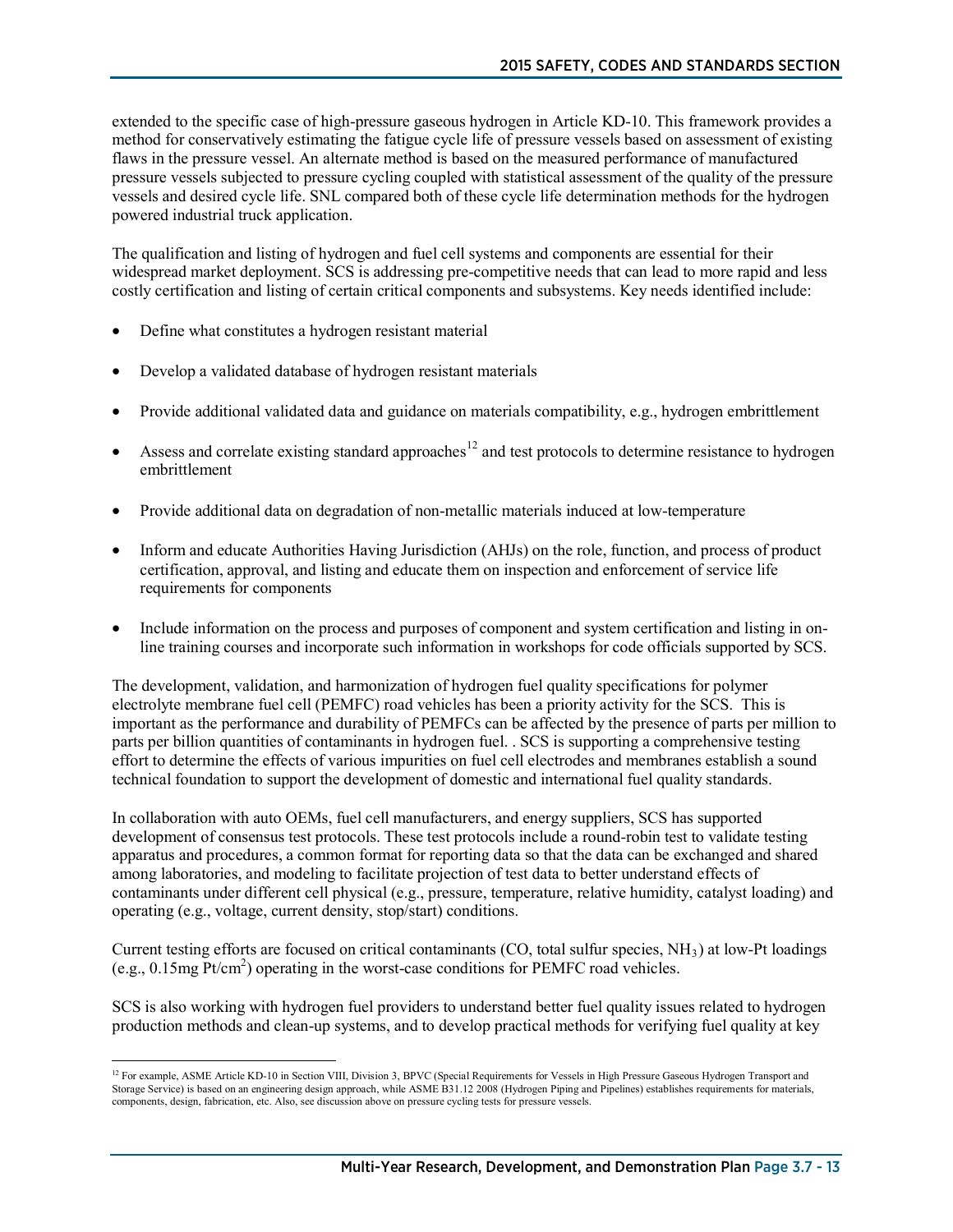points in the distribution and dispensing chain so that hydrogen can enter the mainstream of transportation fuels. SCS is supporting work by ASTM to develop standardized analytical methods and to validate them through inter-laboratory studies. Support by SCS has enabled both ISO and SAE to prepare fuel quality specifications that are nearing completion and support is ongoing for the development of protocols to ensure that standards are met.<sup>[13](#page-13-0)</sup>

One critical aspect for the safe and efficient deployment of hydrogen is the ability of sensors to meet required performance specifications for the growing hydrogen infrastructure. SCS commissioned a Hydrogen Sensor Test Facility (Figure 3.7.3.1) at the National Renewable Energy Laboratory (NREL) to enable quantitative



assessment of hydrogen sensors under well-defined protocols.

Sensor performance metrics are measured under precisely controlled conditions, including prescribed gas composition and environmental stresses (temperature, pressure, and humidity extremes). The test apparatus can simultaneously test multiple sensors and can handle all common electronic interfaces, including voltage, current, resistance, controller area network, and serial communication. The test facility is set up for around-the-clock operation. All tests can be run and monitored remotely via the internet. The test facility provides manufacturers access to a state-of-the-art test facility for an independent, unbiased evaluation of their technologies.

#### Development and Harmonization of Regulations, Codes and Standards

Traditionally, the role of the federal government has been to serve as a facilitator for standards that cover technologies or applications that are of national interest. Examples include the involvement of the U.S. Coast Guard in standards for marine use; the Department of Transportation (DOT) in regulations governing interstate pipelines, tunnels, railroads, and interstate highways; and DOE for appliance standards, including the voluntary ENERGY STAR Program. The federal government also plays an important role in the adoption process, which involves converting a voluntary standard or model code into a law or regulation. Congress may pass laws governing both residential and commercial building design and construction to ensure public safety. Certain agencies of the federal government may also be granted authority by Congress to adopt and implement regulatory programs. Table 3.7.2 summarizes the various roles that the private sector and the federal government have in the codes and standards development process.

The development of codes and standards in the U.S. relies mainly on the voluntary participation of experts representing interested stakeholders who through a consensus process prepare requirements to help ensure that, within acceptable levels of risk, products are safe, perform as designed, and are compatible with the systems in

<span id="page-13-0"></span> <sup>13</sup> ISO DIS 14687-2, *Hydrogen Fuel--Product Specification—Part 2: Proton Exchange Membrane Fuel Cell Applications for Road Vehicles, available at http://www.iso.org/iso/iso\_catalogue/catalogue\_tc/catalogue\_detail.htm?csnumber=55083*; SAE J2719, *Hydrogen Fuel Quality for Fuel Cell Vehicles, available at*  ://standards.sae.org/j2719\_201109.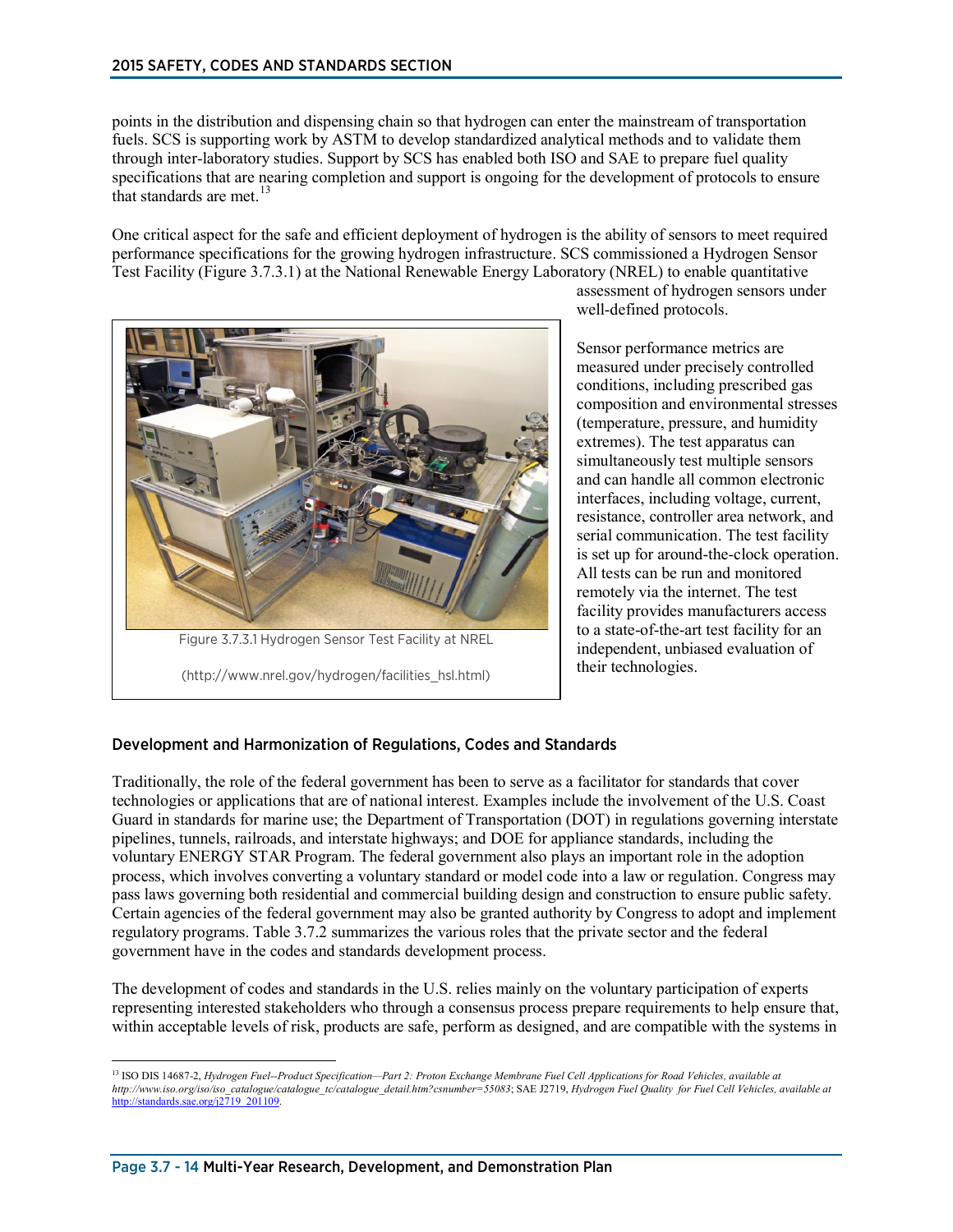which they are used. A generic overview of the codes and standards in the U.S. is provided in a recent report prepared for SCS by NREL.<sup>[14](#page-14-0)</sup> The report also provides a comprehensive tabulation of codes and standards applicable to hydrogen fuel (pp. 85ff) and identifies gaps in codes and standards for the expanded use of hydrogen as an alternative fuel. SCS will address these gaps by supporting needs in R&D, testing, codes and standards development, and information dissemination and training identified in the report.

| Table 3.7.2 Private and Federal Sector Role in Codes and Standards Development                                      |                                                                                                                      |                                                                                                                                                                                                                                                                                       |                                                                                                                                        |                                                                                                                                        |
|---------------------------------------------------------------------------------------------------------------------|----------------------------------------------------------------------------------------------------------------------|---------------------------------------------------------------------------------------------------------------------------------------------------------------------------------------------------------------------------------------------------------------------------------------|----------------------------------------------------------------------------------------------------------------------------------------|----------------------------------------------------------------------------------------------------------------------------------------|
| <b>Private Sector</b>                                                                                               |                                                                                                                      |                                                                                                                                                                                                                                                                                       | <b>Government Sector</b>                                                                                                               |                                                                                                                                        |
| Standard/Model Code<br>Development<br>Organizations (SDOs)                                                          | Other Private<br>Sector Firms                                                                                        | Federal                                                                                                                                                                                                                                                                               | State                                                                                                                                  | Local                                                                                                                                  |
| Develop consensus-<br>based codes and<br>standards with open<br>participation of industry<br>and other stakeholders | Develop<br>hydrogen and<br>fuel cell<br>technologies<br>and work with<br>SDO <sub>s</sub> to<br>develop<br>standards | Perform underlying<br>research to facilitate<br>development of<br>codes and<br>standards, support<br>necessary research<br>and other safety<br>investigations, and<br>communicate<br>relevant information<br>to stakeholders<br>(including state and<br>local government<br>agencies) | Evaluate codes and<br>standards that have<br>been developed and<br>decide whether to<br>adopt in whole, in<br>part, or with<br>changes | Evaluate codes and<br>standards that have<br>been developed and<br>decide whether to<br>adopt in whole, in<br>part, or with<br>changes |

In December 2010, the NFPA issued NFPA 2, Hydrogen Technologies Code, a national code for hydrogen technologies that covers critical applications and operations such as hydrogen dispensing, production, and storage. NFPA 2 was created by consolidating NFPA hydrogen related codes and standards requirements distributed in various NFPA documents into a single document and writing new requirements when appropriate. This consolidation makes it easier to draft code compliant permit applications and review these applications. This code also serves as a central document for all hydrogen technology reference standards. The current status of the development and harmonization of domestic RCS is summarized in Table 3.7.3. NFPA 2 as of this writing is undergoing its second revision cycle – a normal process of code maintenance.

The development of performance-based and harmonized international RCS is critical to fair and open competition in worldwide markets for hydrogen and fuel cell vehicles. Teaming with the National Highway Transportation Safety Administration (NHTSA) of the DOT, DOE through SCS is an active participant under the UNECE – WP.29 to develop GTRs for hydrogen fuel cell electric vehicles (HFCEV). A comprehensive GTR development process was implemented to address the environmental and safety concerns, including crashworthiness considerations, of HFCEVs. The development of the Phase 1 GTR resulted in performancebased provisions addressing both in-use and post-crash performance of the vehicle as well as critical components such as compressed gas storage systems and electrical safety. Phase 1 GTR was approved by WP.29 in June 2013. Contracting Parties under the 1998 Agreement are obligated to adopt the GTR into their regulations. Phase 2 of the GTR is scheduled to start in 2016, and will address materials compatibility and qualification, crash testing and other outstanding items from Phase 1. The status of international RCS is summarized in Table 3.7.4 and the status of domestic and international RCS for hydrogen and fuel cell vehicles is summarized in Table 3.7.5.

<span id="page-14-0"></span> $\overline{a}$ <sup>14</sup> C. Blake, et al., *Vehicle Codes and Standards: Overview and Gap Analysis*, NREL/TP-560-47336, Feb. 2010, pp. 17ff. The report also provides a comprehensive tabulation of codes and standards applicable to hydrogen fuel, pp. 85ff.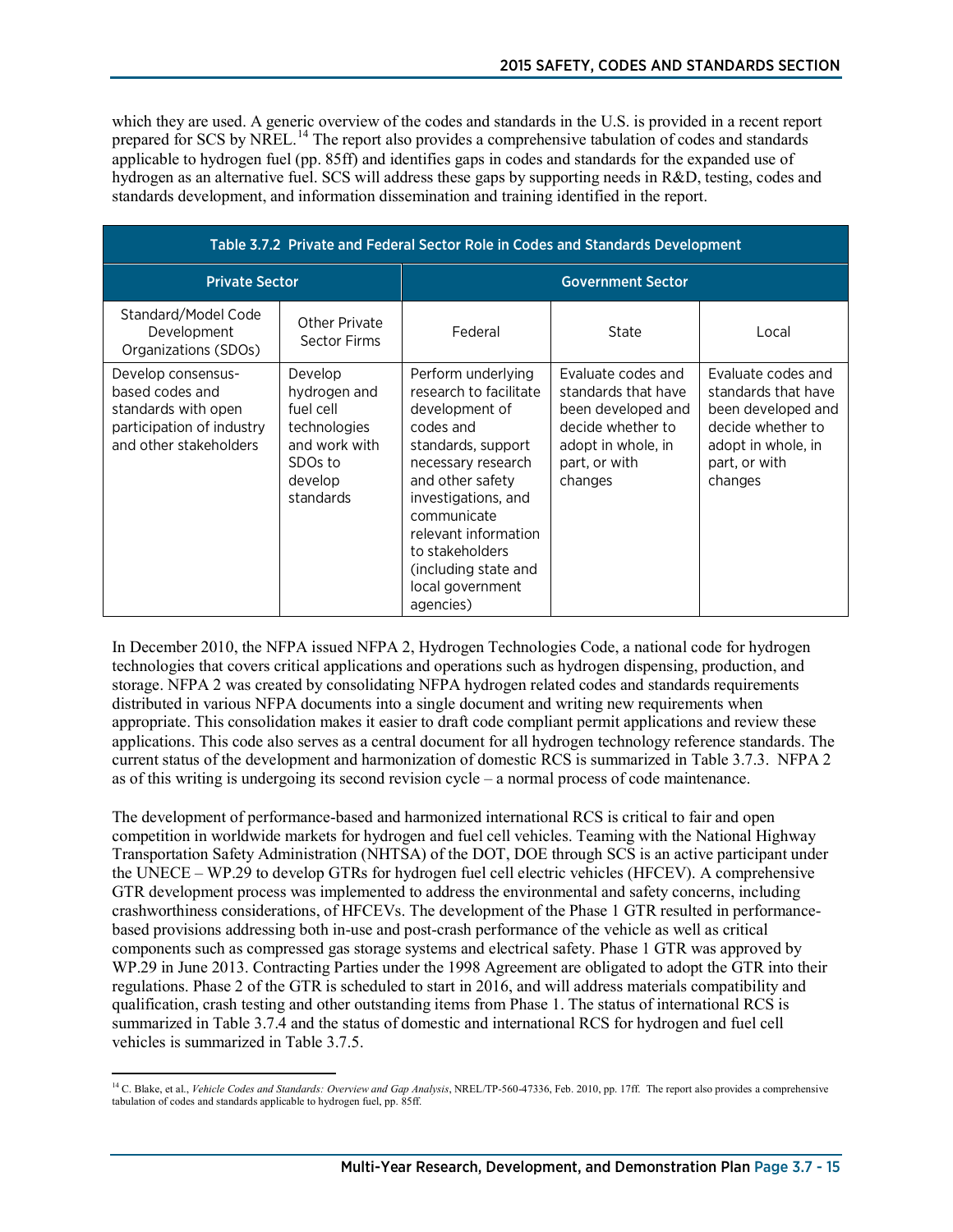| Table 3.7.3 Status of Domestic Hydrogen and Fuel Cell RCS |                                                                                                                           |                                                                                                                                                                                                        |
|-----------------------------------------------------------|---------------------------------------------------------------------------------------------------------------------------|--------------------------------------------------------------------------------------------------------------------------------------------------------------------------------------------------------|
| <b>Topic</b>                                              | <b>Status</b>                                                                                                             | <b>SCS Focus</b>                                                                                                                                                                                       |
| Hydrogen Fuel                                             | Fuel quality standard for PEMFC<br>road vehicles (SAE J2719) issued in<br>September, 2011                                 | Support, coordinate single-cell testing,<br>modeling, analysis; support SAE<br>working group                                                                                                           |
| <b>Stationary Fuel Cells</b>                              | NFPA 853 Standard for the<br>Installation of Stationary Fuel Cell<br>Power Plants, CSA F/C1 in place                      | Support changes in NFPA 2/55 to<br>definition of bulk storage system that<br>would result in less restrictive<br>separation distances for hydrogen<br>storage required to run stationary fuel<br>cells |
| <b>Fuel Cell Vehicles</b>                                 | Refer to Table 3.7.5 for details                                                                                          | Validate fuel system and component<br>standards.                                                                                                                                                       |
| <b>Fueling Stations</b>                                   | NFPA 2; International Fire Code<br>Section 2209, Hydrogen Motor Fuel<br>Dispensing and Generation<br>Facilities, in place | Harmonize NFPA 2 and IFC --<br>incorporate by reference or partial text<br>extraction of NFPA 2 into IFC                                                                                               |
| Hydrogen Transportation                                   | Governed by 49 CFR                                                                                                        | Work with DOT on Hazardous Material<br>Response Guidance to address<br>hydrogen behavior                                                                                                               |

| <b>Table 3.7.4 Status of International RCS</b> |                                                                                                                                          |                                                                                                  |
|------------------------------------------------|------------------------------------------------------------------------------------------------------------------------------------------|--------------------------------------------------------------------------------------------------|
| <b>Topic</b>                                   | <b>Status</b>                                                                                                                            | <b>SCS Focus</b>                                                                                 |
| Hydrogen Fuel                                  | Fuel quality standard for PEMFC<br>road vehicles (ISO IS 14687-2)<br>published December 2012                                             | Support, coordinate single-cell testing,<br>modeling, analysis; ISO working group                |
| <b>Stationary Fuel Cells</b>                   | Draft fuel quality standard, ISO<br>IS14687-3 (published July 2014)                                                                      | Address US industry concerns, clarify<br>rationale/requirements                                  |
| <b>Fuel Cell Vehicles</b>                      | GTR Phase 1 approved June 2013<br>(Refer to Table 3.7.5 for further<br>detail)                                                           | Harmonize pressurized fuel system<br>with SAE J2579 - complete                                   |
| <b>Fueling Stations</b>                        | ISO DIS 19880 under development -<br>on a fast track for completion.<br>Canadian Hydrogen Installation<br>Code in place                  | Harmonize with NFPA 2, address<br>coordination of key requirements                               |
| Hydrogen Transportation                        | <b>International Civil Aviation</b><br>Organization (ICAO) Technical<br>Instructions For The Safe Transport<br>of Dangerous Goods by Air | Continue to work with ICAO to address<br>air transport of hydrogen and fuel cell<br>technologies |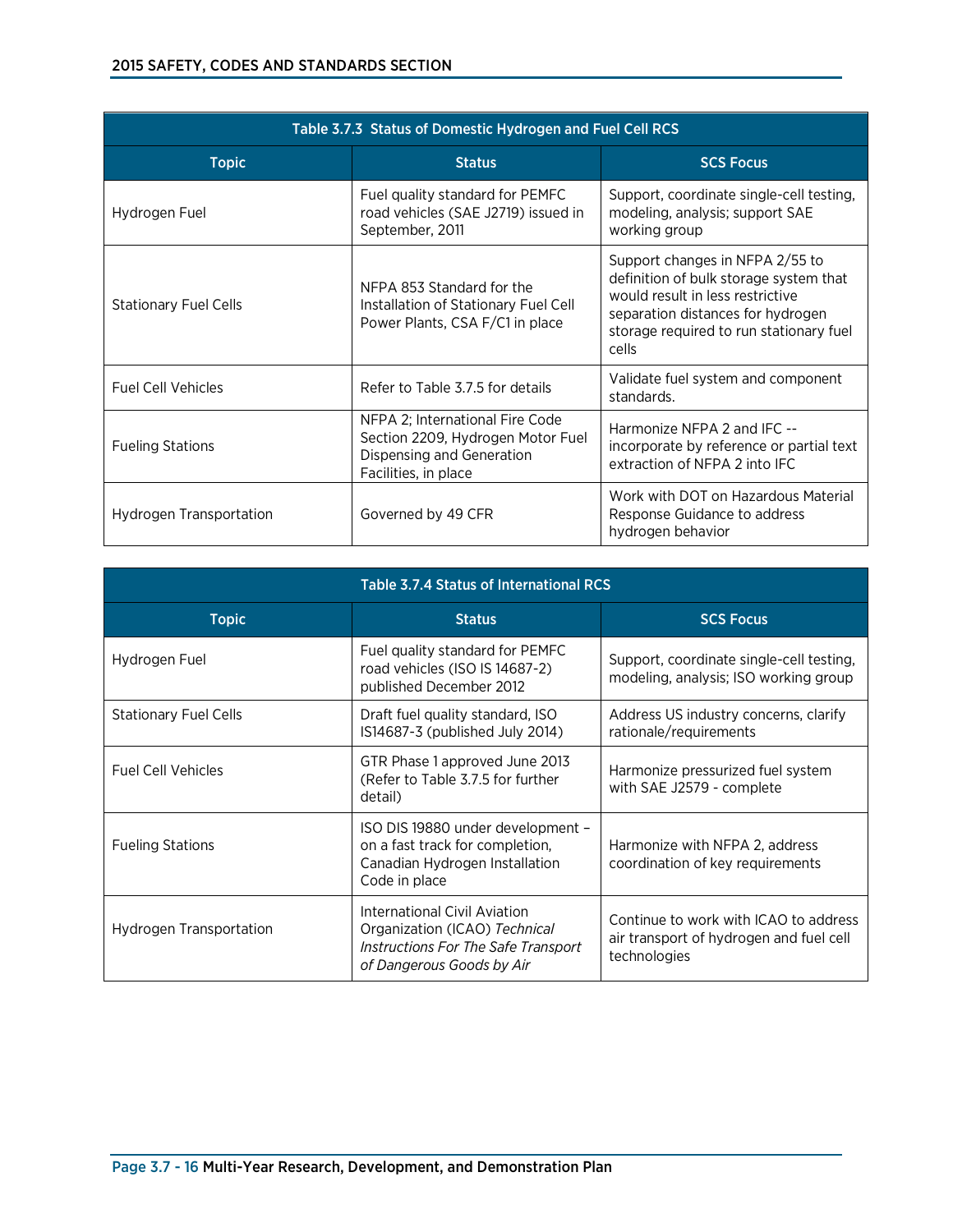| Table 3.7.5 Status of RCS for Hydrogen Fuel Cell Vehicles              |                                                                                                                                                                                                                                                                                                                                                                                                                                                                                                                                                                                                                                                                                                                                                                                                                                                                                                                                                                                                                                                                                                                                                                                                                                                                       |                                                                                      |
|------------------------------------------------------------------------|-----------------------------------------------------------------------------------------------------------------------------------------------------------------------------------------------------------------------------------------------------------------------------------------------------------------------------------------------------------------------------------------------------------------------------------------------------------------------------------------------------------------------------------------------------------------------------------------------------------------------------------------------------------------------------------------------------------------------------------------------------------------------------------------------------------------------------------------------------------------------------------------------------------------------------------------------------------------------------------------------------------------------------------------------------------------------------------------------------------------------------------------------------------------------------------------------------------------------------------------------------------------------|--------------------------------------------------------------------------------------|
| <b>Topic</b>                                                           | <b>Status</b>                                                                                                                                                                                                                                                                                                                                                                                                                                                                                                                                                                                                                                                                                                                                                                                                                                                                                                                                                                                                                                                                                                                                                                                                                                                         | <b>SCS Focus</b>                                                                     |
| CSA America On-<br><b>Board Road Vehicle</b><br>Component<br>Standards | HGV 2 Standard Hydrogen Vehicle Fuel Containers (2014)<br>HGV 3.1 Fuel System Components for Hydrogen Gas Powered Vehicles<br>(2015)<br>HGV 4.1 Hydrogen Dispensers (2013)<br>HGV 4.2 Hose and Hose Assemblies for Hydrogen Vehicles and<br>Dispensing Systems (TIR) - (2013)<br>HGV 4.3 Fueling Parameters for Hydrogen Dispensing System (2012 -<br>under revision)<br>HGV 4.4 Breakaway Devices for Hoses Used in Hydrogen Vehicle<br>Fueling Stations (TIR) - (2013)<br>HGV 4.5 Priority and Sequencing Equipment for Gaseous Hydrogen<br>Dispensing Systems (TIR) - (2013)<br>HGV 4.6 Manually Operated Valves Used in Gaseous Hydrogen Vehicle<br>Fueling Stations (TIR) - (2013)<br>HGV 4.7 Automatic Pressure Operated Valves for Use in Gaseous<br>Hydrogen Vehicle Fueling Stations (TIR) - (2013)<br>HGV 4.8 Hydrogen Gas Vehicle Fueling Stations Compressor (2012)<br>HGV 4.9 Fueling System Guideline (under review)<br>HGV 4.10 Performance of Fittings for Compressed Hydrogen Gas and<br>Hydrogen Rich Gas Mixtures (TIR) (2012)<br>HPRD 1 Pressure Relief Devices for Hydrogen Gas Vehicle (HGV)<br>Containers (2013)<br>ANSI/CSA CHMC 1 Test Methods for Evaluating Materials Compatibility<br>in compressed Hydrogen Applications - Metals (2014) | Support<br>completion of<br>standards                                                |
| CSA America On<br>Board Industrial<br><b>Truck Standards</b>           | HPIT 1 Compressed Hydrogen Powered Industrial Truck Onboard Fuel<br>Storage and Handling Components (2015)<br>HPIT 2 Compressed Hydrogen Station and Components for Fueling<br>Powered Industrial Trucks (in progress)                                                                                                                                                                                                                                                                                                                                                                                                                                                                                                                                                                                                                                                                                                                                                                                                                                                                                                                                                                                                                                                | Complete Type I<br>tank pressure<br>cycling tests                                    |
| SAE On board road<br>vehicle system<br>standards                       | J1766 Recommended Practice for Electric and Hybrid Electric Vehicle<br>Battery Systems Crash Integrity Testing (January 2014)<br>J2572 Recommended Practice for Measuring Fuel Consumption and<br>Range of Fuel Cell and Hybrid Fuel Cell Vehicles Fuelled by Compressed<br>Gaseous Hydrogen (October 2014)<br>J2574 Fuel Cell Vehicle Terminology (September 2011)<br>J2578 Recommended Practice for General Fuel Cell Vehicle Safety<br>(August 2014)<br>J2579 Technical Information Report for Fuel Systems in Fuel Cell and<br>Other Hydrogen Vehicles" (March 2013)<br>J2594 Recommended Practice to Design for Recycling Proton<br>Exchange Membrane (PEM) Fuel Cell Systems (September 2011)<br>J2600 Compressed Hydrogen Surface Vehicle Refueling Connection<br>Devices (November 2012)<br>J2615 Testing Performance of Fuel Cell Systems for Automotive<br>Applications (Stabilized Oct 2011)<br>J2616 Testing Performance of the Fuel Processor Subsystem of an<br>Automotive Fuel Cell System (August 2011)<br>J2719 Hydrogen Fuel Quality for Fuel Cell Vehicles (September 2011)<br>J2760 Pressure Terminology Used in Fuel Cells and Other Hydrogen<br>Vehicle Applications (June 2011)                                                                | Validation and<br>harmonization<br>with international<br>standards as<br>appropriate |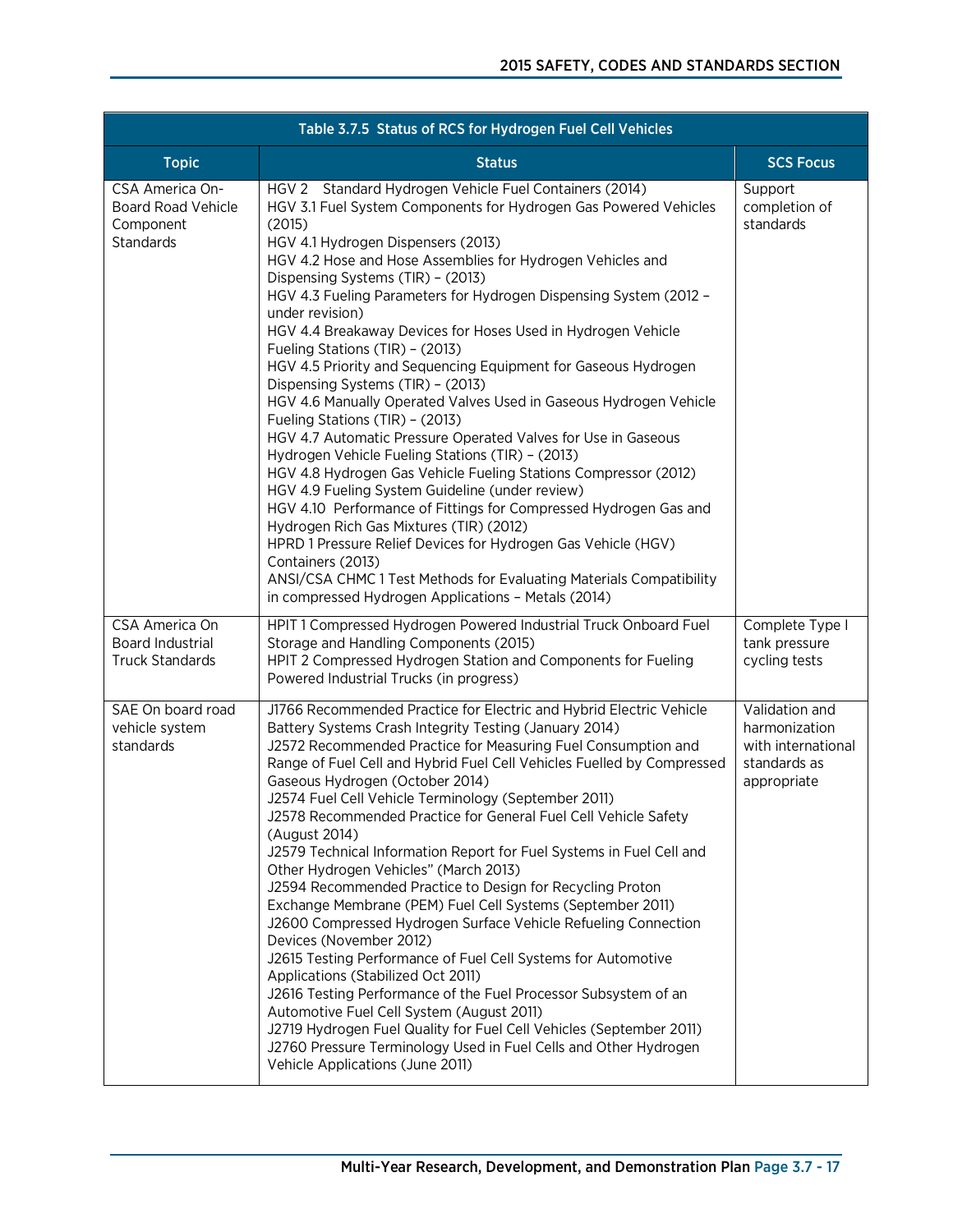| Table 3.7.5 Status of RCS for Hydrogen Fuel Cell Vehicles                       |                                                                                                                                                                                                                                                                                                                                                                                                                                                                                                                                                                         |                                                                                                                                                               |
|---------------------------------------------------------------------------------|-------------------------------------------------------------------------------------------------------------------------------------------------------------------------------------------------------------------------------------------------------------------------------------------------------------------------------------------------------------------------------------------------------------------------------------------------------------------------------------------------------------------------------------------------------------------------|---------------------------------------------------------------------------------------------------------------------------------------------------------------|
| <b>Topic</b>                                                                    | <b>Status</b>                                                                                                                                                                                                                                                                                                                                                                                                                                                                                                                                                           | <b>SCS Focus</b>                                                                                                                                              |
| <b>SAE Road Vehicle</b><br>Fueling standards                                    | J2601 Fueling Protocols for Light Duty Gaseous Hydrogen Surface<br>Vehicles (July 2014)<br>J2799 Hydrogen Surface Vehicle to Station Communications Hardware<br>and Software (April 2014)                                                                                                                                                                                                                                                                                                                                                                               | Rapid fill model<br>and validation                                                                                                                            |
| SAE Industrial truck<br>fueling                                                 | J2919 TIR for Compressed Hydrogen Fuel Systems in Fuel Cell Powered<br>Industrial Trucks (under development)<br>J2601-3 Fueling Protocol for Gaseous Hydrogen Powered Industrial<br>Trucks (June 2013)                                                                                                                                                                                                                                                                                                                                                                  | Harmonize with<br><b>CSA HPIT1</b><br>Compressed<br>Hydrogen<br>Powered<br><b>Industrial Trucks</b><br>On-board Fuel<br>Storage and<br>Handling<br>Components |
| Other SAE Standards                                                             | J27990-1 Gaseous Hydrogen and Fuel Cell Vehicle First and Second<br>Responder Recommended Practice (in progress)<br>J2601-2 Fueling Protocol for Gaseous Hydrogen Powered Heavy Duty<br>Vehicles (September 2014)                                                                                                                                                                                                                                                                                                                                                       |                                                                                                                                                               |
| Industrial truck<br>performance<br>standards                                    | UL2267 Fuel Cell Power Systems for Installation in Industrial Electric<br>Trucks (Revised March 2013)<br>NFPA 505 Fire Safety Standard for Powered Industrial Trucks Including<br>Type Designations, Areas of Use, Conversions, Maintenance, and<br>Operations (2013)                                                                                                                                                                                                                                                                                                   | Harmonize with<br><b>CSA HPIT1</b><br>Compressed<br>Hydrogen<br>Powered<br><b>Industrial Trucks</b><br>On-board Fuel<br>Storage and<br>Handling<br>Components |
| <b>Federal Motor</b><br>Vehicle Safety<br>Standards (for fuel<br>cell vehicles) | Not promulgated-pending adoption of GTR Phase 1 (Covers hydrogen-<br>fueled vehicles based on a component level, subsystems, and whole<br>vehicle crash test approach.)                                                                                                                                                                                                                                                                                                                                                                                                 | Coordination with<br>DOT/NHTSA                                                                                                                                |
| Global Technical<br>Regulations (GTR)                                           | Phase 1 approved June 2013                                                                                                                                                                                                                                                                                                                                                                                                                                                                                                                                              | Harmonize with<br><b>SAE J2579</b>                                                                                                                            |
| <b>ISO Standards</b>                                                            | 13984:1999 Liquid Hydrogen-Land Vehicle Fueling System Interface<br>13985:2006 Liquid Hydrogen-Land Vehicle Fuel Tanks<br>14687-2 Hydrogen Fuel -- Product Specification -- Part 2: Proton<br>Exchange Membrane (PEM) Fuel Cell Applications for Road Vehicles<br>16111:2008 Transportable Gas Storage Devices -- Hydrogen Absorbed in<br>Reversible Metal Hydride<br>17268:2006 Compressed Hydrogen Surface Vehicle Refueling<br><b>Connection Devices</b><br>15869: Gaseous Hydrogen and Hydrogen Blends -- Land Vehicle Fuel<br>Tanks (June 2009, Reviewed May 2013) | Harmonize with<br>domestic<br>standards as<br>appropriate                                                                                                     |

#### Dissemination of Data, Safety Knowledge, and Information

SCS provides information, materials, and training facilities that are critical for the commercialization of hydrogen and fuel cell technologies and has published a variety of safety information resource tools to provide publicly available hydrogen safety data.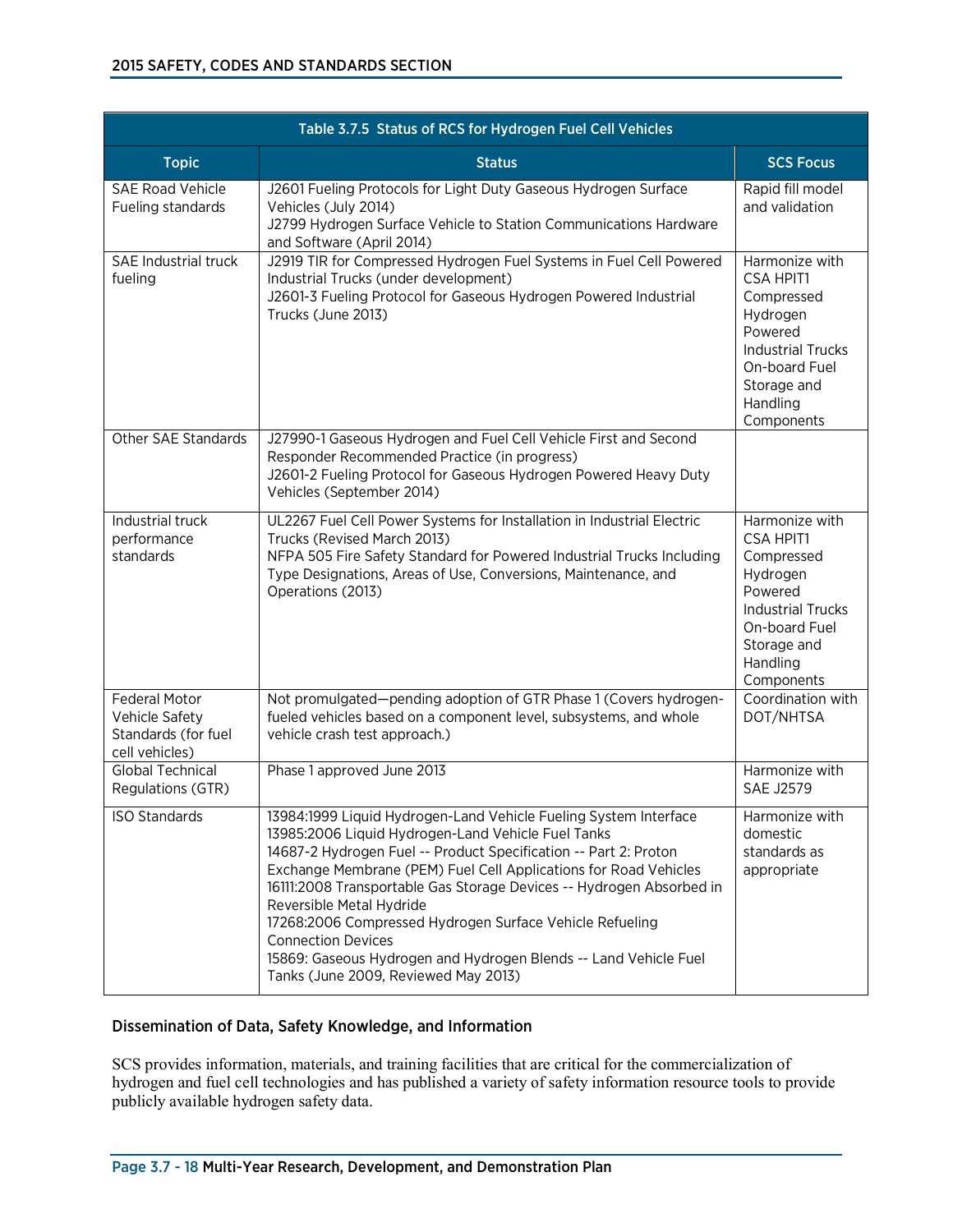The *Introduction to Hydrogen Safety for First Responders* provides a multimedia tutorial that acquaints first responders with hydrogen, its basic properties, and how it compares with like fuels. The web-based course, available at [\(http://www.hydrogen.energy.gov/firstresponders.html\)](http://www.hydrogen.energy.gov/firstresponders.html), has received over 17,000 unique visitors and is averaging 300-500 unique visitors each month from almost every state and many countries.

The *Hydrogen Safety Training for Researchers* is an online training course on hydrogen safety for laboratory researchers and technical personnel. The six-module course features supplementary resources, such as a library section, which includes publications, related links, and glossary of terms. The course is available at [http://www.h2labsafety.org.](http://www.h2labsafety.org/)

SCS also provides an operations-level course, *Hydrogen Emergency Response Training for First Responders*, which utilizes a live-fire FCEV prop for hands-on training. Five week-long deployments of the course and prop were held throughout the state of California in 2010 and 2011. More than 1,000 students from at least 18 states have been trained to date.

The *Hydrogen Tools* portal was developed to provide a single location for all DOE hydrogen and fuel cell safety, training and information resources. The site brings together such resources as the *Technical Reference for Hydrogen Compatibility of Materials* and the *Hydrogen Safety Panel* website, as well as hosting all of the resources listed below. These resources can be found a[t http://www.h2tools.org](http://www.h2tools.org/) as well as at their respective links.

The *National Hydrogen and Fuel Cell Emergency Response Training Resource* is a downloadable resource for those who train first responders. These materials are adaptable to the specific needs of those utilizing the course and are complementary to existing training programs. The resource is regularly updated to provide the most relevant information and can be downloaded at [http://www.h2tools.org/fr/nt.](http://www.h2tools.org/fr/nt) 

The *Hydrogen Safety Bibliographic Database* was established in response to a recommendation from the National Research Council and provides a comprehensive source of references to reports, articles, books, and other resources that address hydrogen safety in its production, storage, distribution, and use. The database, available a[t http://www.h2tools.org,](http://www.h2tools.org/) currently contains over 400 entries and is updated regularly.

The *H2 Lessons Learned Database* is available a[t http://h2tools.org/lessons](http://h2tools.org/lessons) and provides lessons learned and relevant information gained from hands-on experience with hydrogen. All the safety event records include details of the incidents and are non-attributed to ensure anonymity.

The *Hydrogen Safety Best Practices Manual*, available at [http://h2tools.org/bestpractices,](http://h2tools.org/bestpractices) is an online manual that captures a wealth of knowledge and experience for the safe handling and use of hydrogen. The website allows users to share expertise, publicly available documents, and references.

# 3.7.4 Technical Challenges

The technical challenges must be overcome with solutions that are reliable, safe, and cost-effective. System safety must be convincingly communicated to enablers of fuel cell and hydrogen technologies, including regulatory authorities and the public. The technical challenges to the Hydrogen Safety, Codes, and Standards sub-program's five focus areas are highlighted below:

#### Safety Management

The key challenge to comprehensive safety management is to achieve 100% compliance with a requirement that all projects supported by the Office submit safety plans for review by the HSP. In turn, SCS will systematically collect, analyze, and report all safety incidents and near misses that take place on the Offices'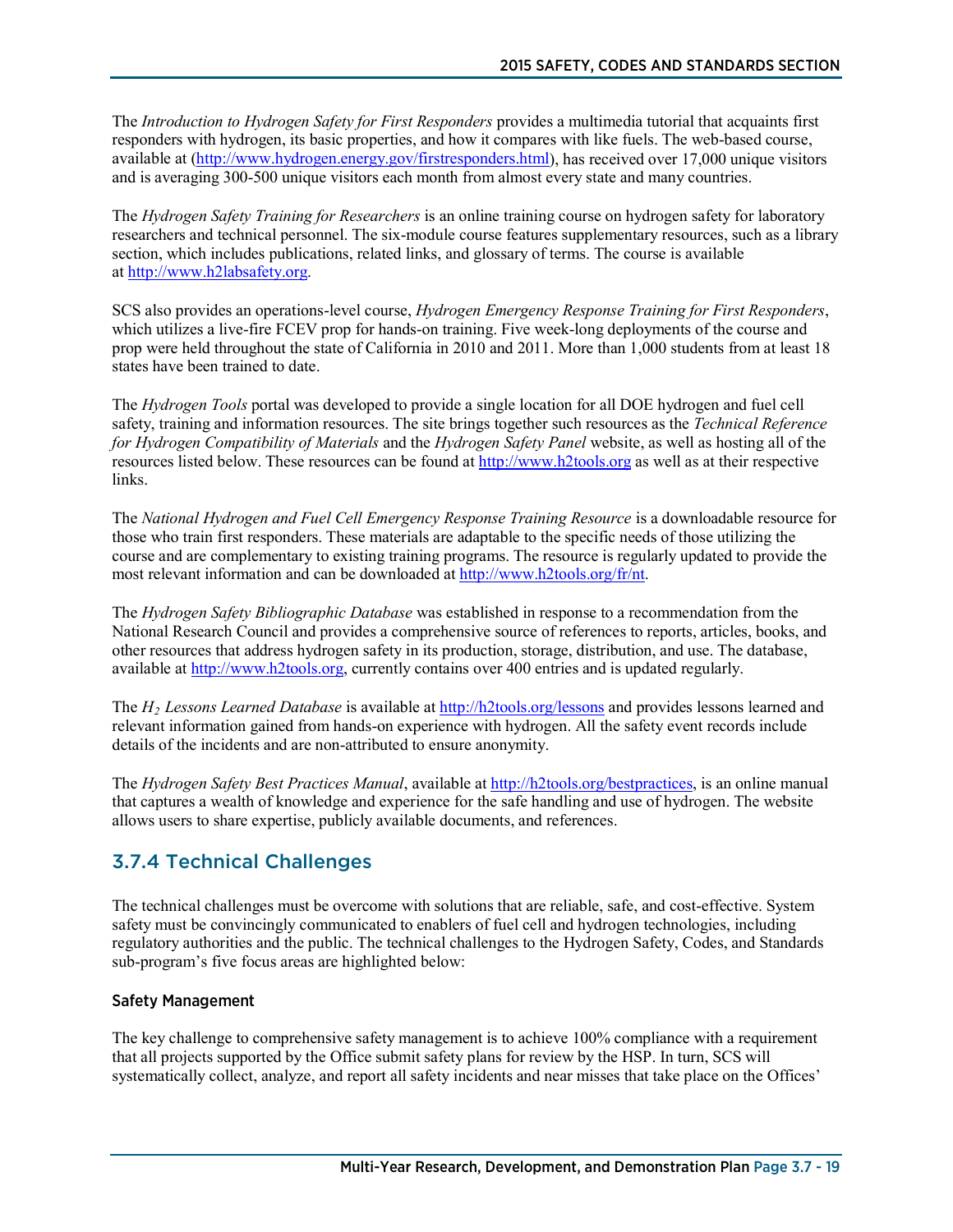projects. In this way, SCS will take up the challenge to achieve zero safety incidents in hydrogen and fuel cell projects funded by the Office.

Comprehensive safety management is also a challenge because best practices for safety developed by industry to comply with regulations and to meet criteria required by insurance providers typically are not publicly available due to proprietary or liability concerns. The scientific and technical basis for best safety practices must then be inferred and validated by R&D and testing.

#### Research and Development

The most difficult challenge for research and development is the lack of predictive engineering tools that describe hydrogen behavior and data needed to develop and validate scientifically based codes and standards. Specific R&D needs and challenges are described under Technical Approach above. The R&D performed in support of RCS development must also be harmonized internationally to enable deployment of hydrogen technologies in markets worldwide.

A major challenge is to develop and implement methods to perform risk assessments of hydrogen installations and infrastructure. Risk-informed methods are most useful when real operational and safety data are used for analysis inputs, but such data are often proprietary and difficult to obtain. Risk-informed approaches must also allow for analysis of mitigation methods, both active and passive.

#### Test Measurement Protocols and Methods

The key technical challenge is to perform the first principles work to develop internationally harmonized robust, validated test measurement protocols so that a system qualified for service in one country will be accepted by other countries. Test measurement protocols must be developed for all relevant pressure and temperature environments that materials are subjected to during hydrogen service and must account for relevant manufacturing variables such as welds and other process effects. In addition, measurement protocols and test methods must be optimized to minimize the time and cost of qualification and enhance the timely development and deployment of new materials, components, and systems.

The cost of qualifying hydrogen components and systems can be prohibitive, and if test methods are too time consuming, new technology deployment can be delayed. Accelerated testing methodologies must be developed for materials, components, and system qualification that resolve the relevant physics and adequately emulate operational conditions. These test measurement protocols and methodologies must be documented rigorously such that they can be implemented by standards development and testing organizations.

#### Development and Harmonization of Regulations, Codes and Standards

The key challenge is to facilitate the development of clear and comprehensive codes and standards to ensure consistency and facilitate deployment of hydrogen and fuel cell technologies. Uniform standards are needed because manufacturers cannot cost-effectively manufacture multiple products that would be required to meet different and inconsistent standards. Availability of applicable standards also facilitates approval by local code officials and safety inspectors.

Another challenge is to reduce competition between individual SDOs and to minimize duplication in domestic codes and standards development. International standards developed by ISO and IEC will have an increasing impact on U.S. hydrogen and fuel cell interests and cooperative and coordinated development of international standards is also a key challenge.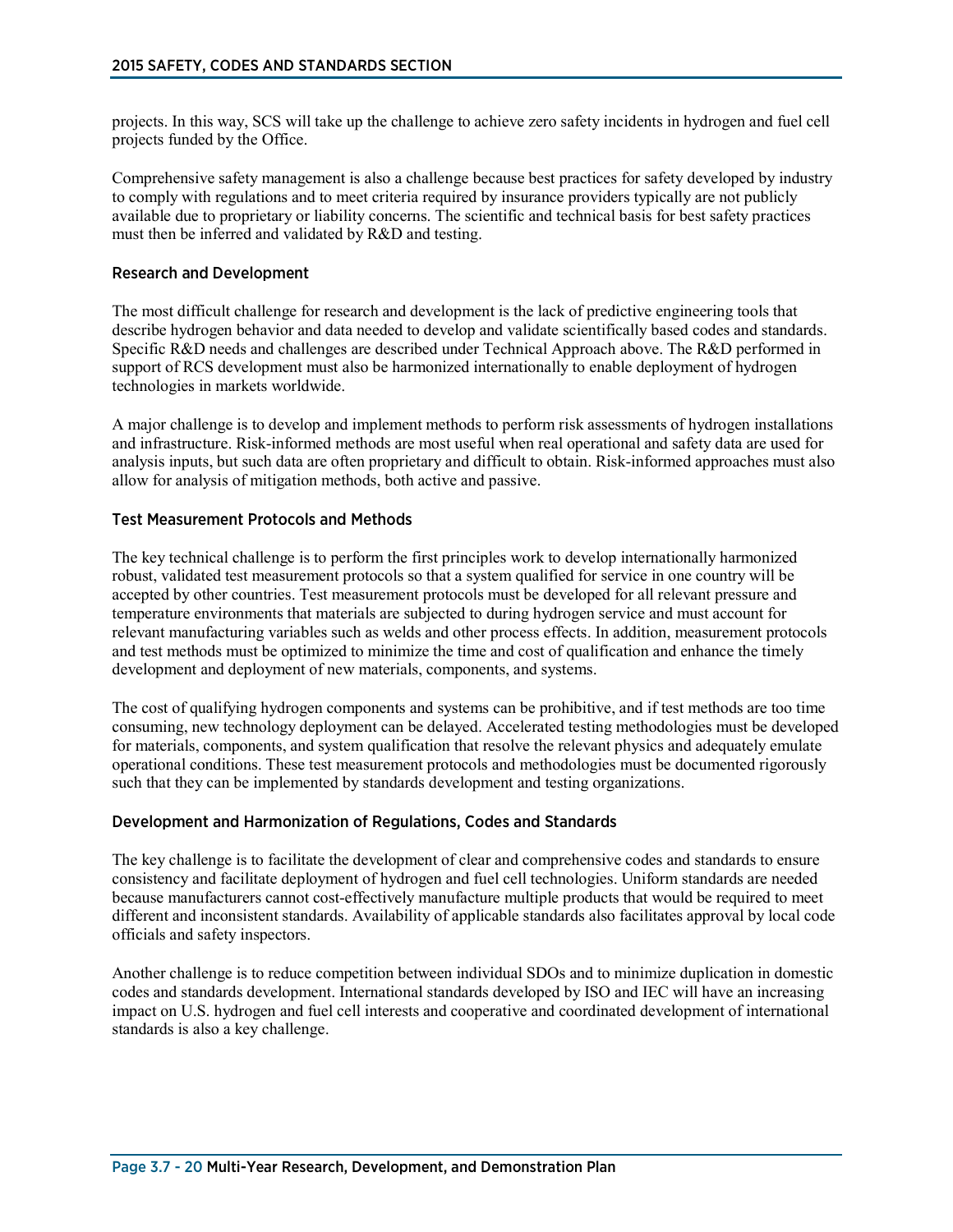#### Dissemination of Data, Safety Knowledge, and Information

The key challenge is a general lack of understanding of hydrogen and fuel cell safety needs among local government officials, fire marshals, and the public. For example, local public opposition has prevented or delayed construction and operation of hydrogen fueling stations. In other cases, the local regulatory authority may view one or more hydrogen properties (e.g., flammability at low concentrations) in isolation without considering other characteristics that could mitigate danger (e.g., rapid dispersion when released). Failure to comprehensively consider the properties and behavior of hydrogen may lead to overly restrictive policies that preclude or delay deployment of hydrogen and fuel cell technologies.

Other challenges include establishing mandatory reporting for safety and reliability of hydrogen and fuel cell systems that meet the needs of insurance providers and other stakeholders and training and educating government officials and AHJs.

#### Targets

Most SCS activities do not have quantifiable technical targets. Specific technical targets for hydrogen safety sensors are defined in Table 3.7.6.

| <b>Table 3.7.6 DOE Targets for Hydrogen Safety Sensors</b>    |
|---------------------------------------------------------------|
| Measurement Range: 0.1% - 10%                                 |
| Operating Temperature: -30° to 80° C                          |
| Response Time: Less than one second                           |
| Accuracy: 5% of full scale                                    |
| Gas Environment: Ambient Air, 10%-98% relative humidity range |
| Lifetime: 10 years                                            |
| Interference Resistant (e.g. hydrocarbons)                    |

## 3.7.5 Barriers

This section summarizes the technical barriers that must be overcome to meet the Hydrogen Safety, Codes, and Standards sub-program's objectives.

#### **A. Safety Data and Information: Limited Access and Availability**

Many new hydrogen fuel users and systems manufacturers lack hydrogen experience and have limited accessibility to data and documented experiences related to traditional hydrogen industrial, aerospace, and other applications. Only limited non-proprietary data on the operational and safety aspects of these technologies are easily accessible and data mining and other approaches have not been fully explored.

#### **B. Availability and Affordability of Insurance**

Potential liability issues and lack of insurability are serious concerns that could affect market entry and commercialization of hydrogen and fuel cell technologies due to a lack of loss history data.

#### **C. Safety is Not Always Treated as a Continuous Process**

Safety planning should be considered as an ongoing process of sufficient priority to achieve safe operation, handling, and use of hydrogen and fuel cell technology technologies. Awareness and adoption of best practices throughout the duration of a project can be a substantial asset toward achieving project goals.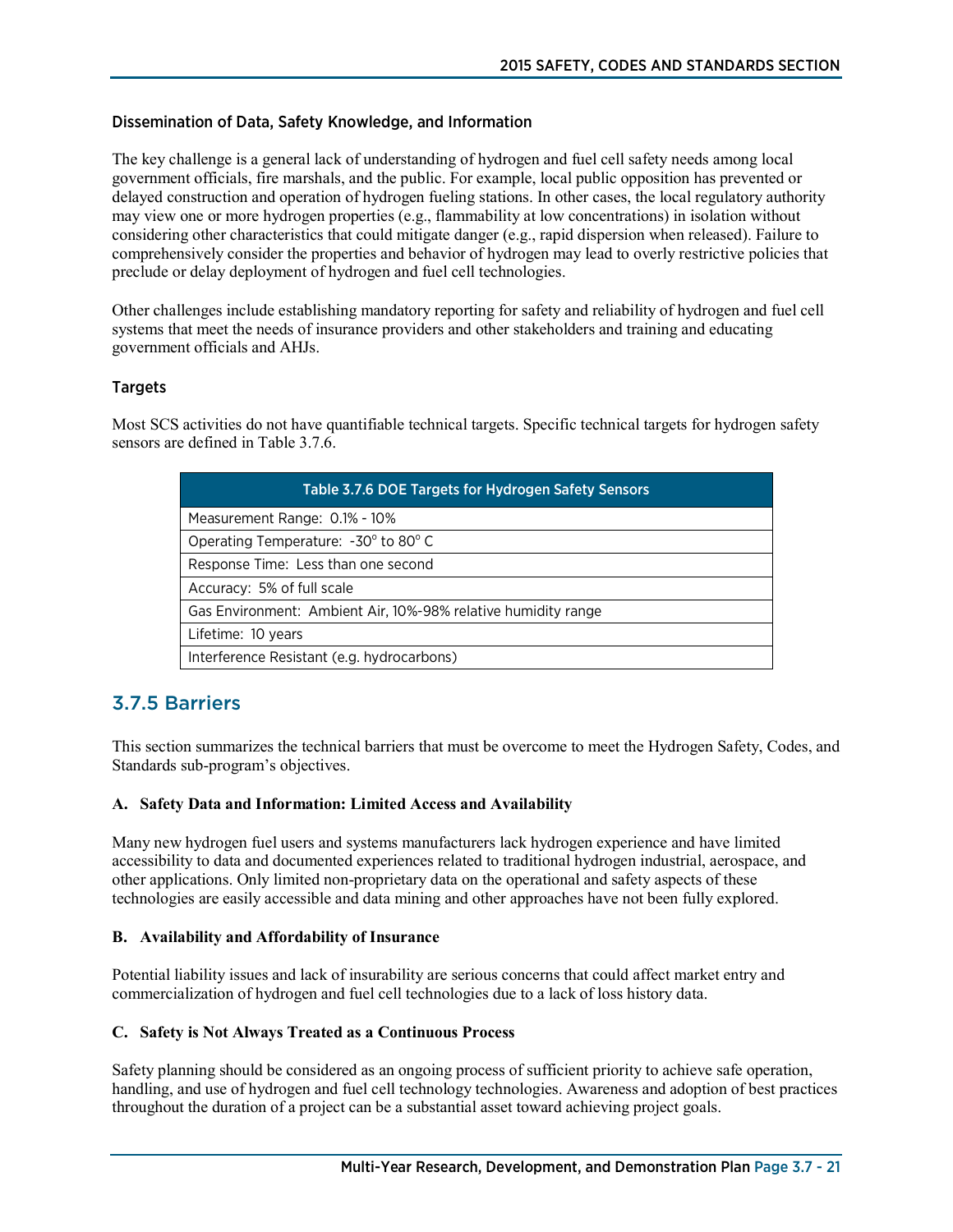#### **D. Lack of Hydrogen Knowledge by AHJs**

Officials responsible for approving the safety of hydrogen and fuel cell technologies, systems, and installations often have insufficient knowledge of hydrogen properties and characteristics. Effective and targeted education and outreach will continue to serve a valuable role.

#### **E. Lack of Hydrogen Training Materials and Facilities for Emergency Responders**

A suitably trained emergency response force is essential for preventing the escalation of hydrogen related incidents. Responders can apply their training background to their work but have little experience with hydrogen technologies, in part because applicable training materials specific to hydrogen emergency response are not broadly available.

#### **F. Enabling National and International Markets Requires Consistent RCS**

Lack of consistency limits international trade and markets.

#### **G. Insufficient Technical Data to Revise Standards**

Research and operational data collection activities are underway to develop science-based codes and standards. New approaches for data generation, collection, and analysis will also be needed to close safety knowledge gaps.

#### **H. Insufficient Synchronization of National Codes and Standards**

The codes and standards development and revision cycles established by SDOs vary and are difficult to coordinate or synchronize even under a consensus national agenda.

#### **I. Lack of Consistency in Training of Officials**

The training of code officials is not mandated and varies significantly. The large variations in the resources of jurisdictions lead to variation in training and technical capability.

#### **J. Limited Participation of Business in the Code Development Process**

Businesses, particularly small businesses, do not have the resources to participate in the codes and standards development process.

#### **K. No Consistent Codification Plan and Process for Synchronization of R&D and Code Development**

R&D to obtain data and validate engineering models, for example, are time consuming and difficult to synchronize with code development and revision schedules established by SDOs.

#### **L. Usage and Access Restrictions**

Appropriate codes and standards need to be developed for parking structures, tunnels, and other usage areas.

## 3.7.6 Task Descriptions

Task descriptions for SCS are identified in Table 3.7.7. To complete these tasks, SCS will collect and analyze data from the Production, Delivery, Storage, Fuel Cell, Manufacturing, Technology Validation, Education and Market Transformation sub-programs and coordinate with Systems Analysis on an on-going basis.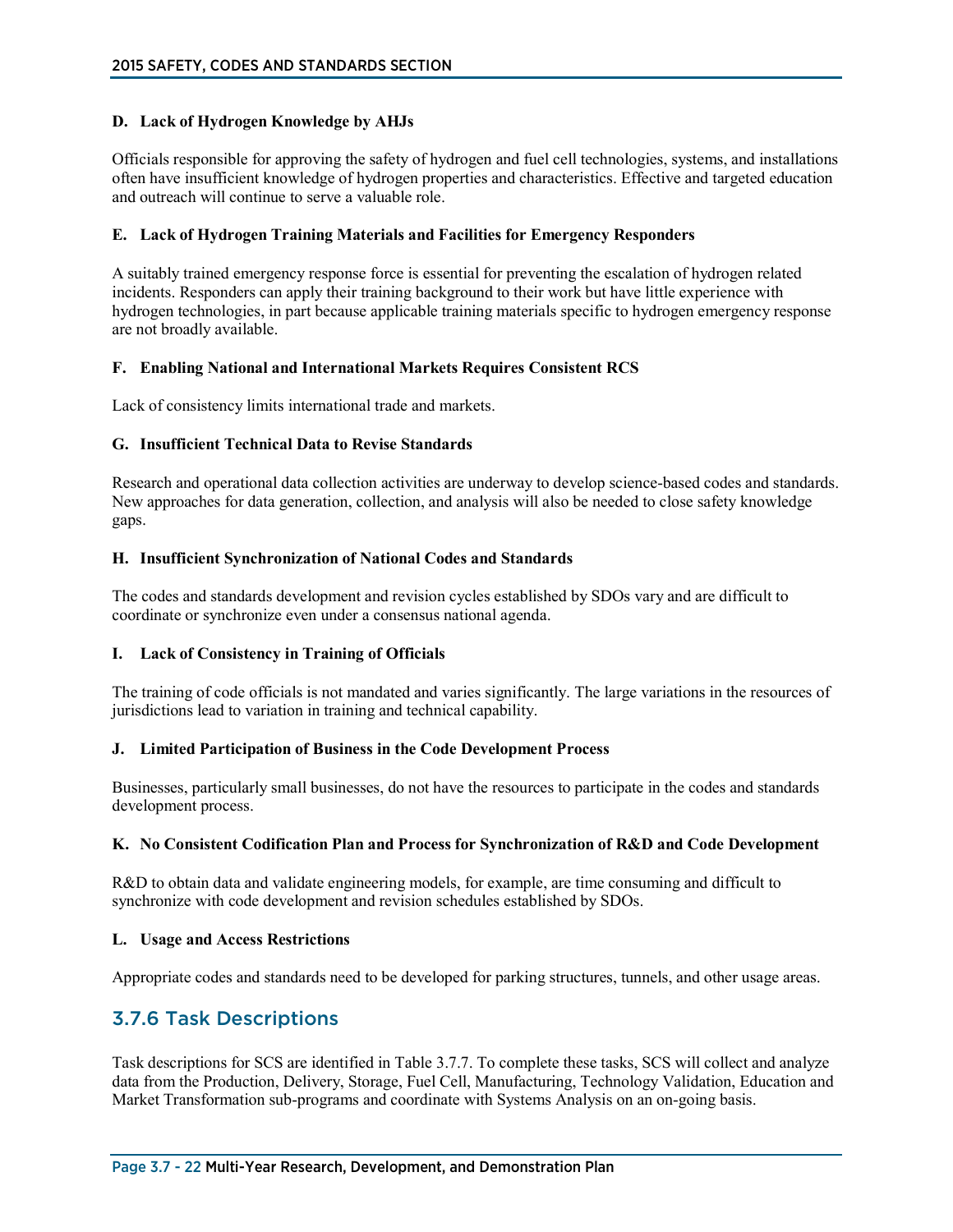| <b>Table 3.7.7 Task Descriptions</b> |                                                                                                                                                                                                                                                                                                                                                                                                                                                                                                                                                                                                                                                                                                                                                                                                                                                                                                                                                                                                                                                                                                                                                                                                                                                                                                                                                                                                                                                                                                                                                         |                        |  |
|--------------------------------------|---------------------------------------------------------------------------------------------------------------------------------------------------------------------------------------------------------------------------------------------------------------------------------------------------------------------------------------------------------------------------------------------------------------------------------------------------------------------------------------------------------------------------------------------------------------------------------------------------------------------------------------------------------------------------------------------------------------------------------------------------------------------------------------------------------------------------------------------------------------------------------------------------------------------------------------------------------------------------------------------------------------------------------------------------------------------------------------------------------------------------------------------------------------------------------------------------------------------------------------------------------------------------------------------------------------------------------------------------------------------------------------------------------------------------------------------------------------------------------------------------------------------------------------------------------|------------------------|--|
| <b>Task</b>                          | <b>Description</b>                                                                                                                                                                                                                                                                                                                                                                                                                                                                                                                                                                                                                                                                                                                                                                                                                                                                                                                                                                                                                                                                                                                                                                                                                                                                                                                                                                                                                                                                                                                                      | <b>Barriers</b>        |  |
| 1                                    | <b>Safety Management</b><br>Address Safety of DOE R&D Projects:<br>Conduct ongoing safety assessments of DOE projects through<br>$\circ$<br>site visits and safety plan reviews.<br>Develop, update, and maintain guidelines for all DOE-funded<br>$\circ$<br>projects to include safety planning in all aspects of the project,<br>including safety incident tracking.<br>Coordinate with all Office sub-programs to communicate<br>$\circ$<br>relevant safety-related activities and apply lessons learned e.g.,<br>include comprehensive safety plan in the annual review process<br>of Office projects.<br>Develop a comprehensive communication strategy:<br>Publish communications strategy<br>$\circ$<br>Compile information from databases and safety assessments.<br>$\circ$<br>Publish the final Best Practices Handbook for Hydrogen Safety<br>$\circ$<br>and support the adoption of these practices.                                                                                                                                                                                                                                                                                                                                                                                                                                                                                                                                                                                                                                       | A, B, C, D, E          |  |
| $\overline{2}$                       | <b>Research and Development</b><br>Accelerate the implementation of inherently safe installations based<br>on technically defensible RCS:<br>Provide critical data on hydrogen properties and behavior.<br>$\circ$<br>Coordinate participating organizations to facilitate the adoption<br>$\circ$<br>of R&D results in hydrogen, building, and fire codes.<br>Explore systems approaches and "holistic" design strategies for<br>$\bullet$<br>development of systems that are inherently safer:<br>Develop leak detection technologies.<br>$\bullet$<br>Establish risk assessment protocol to identify failure modes and<br>$\bullet$<br>mitigate risks to enhance RCS development process:<br>Develop protocols for identifying potential failure modes.<br>$\circ$<br>Develop and validate risk mitigation approaches.<br>$\circ$<br>Work with industry experts to review and revise protocol.<br>$\circ$<br>Release consensus protocol to use in SCS solicitations.<br>$\circ$<br>Conduct risk assessment and compile key data:<br>Develop a system for classifying accident types.<br>$\circ$<br>Develop a methodology for estimating accident likelihood.<br>$\circ$<br>Develop and release a report of the most common accident<br>$\circ$<br>scenarios.<br>Develop international fuel quality contaminant specifications.<br>Quantify the hydrogen compatibility characteristics of existing and<br>$\bullet$<br>new materials:<br>Understand fundamentals of hydrogen attack.<br>$\circ$<br>Develop new high-performance materials.<br>$\circ$ | A, G, K, L             |  |
| $\overline{3}$                       | <b>Test Measurement Protocols and Methods</b><br>Develop, validate, and harmonize test measurement protocols and<br>$\bullet$<br>methods for materials, components, and systems to accelerate the<br>qualification process.<br>Perform hydrogen quality R&D and develop testing protocols and<br>٠<br>parameters required for the harmonization of hydrogen fuel quality<br>standards.                                                                                                                                                                                                                                                                                                                                                                                                                                                                                                                                                                                                                                                                                                                                                                                                                                                                                                                                                                                                                                                                                                                                                                  | F, G, H, K             |  |
| 4                                    | Development and Harmonization of RCS<br>Facilitate the development and promulgation of critical RCS needed<br>to enable full deployment of FC vehicles and hydrogen<br>infrastructure:                                                                                                                                                                                                                                                                                                                                                                                                                                                                                                                                                                                                                                                                                                                                                                                                                                                                                                                                                                                                                                                                                                                                                                                                                                                                                                                                                                  | A, D, F, G,<br>H, J, K |  |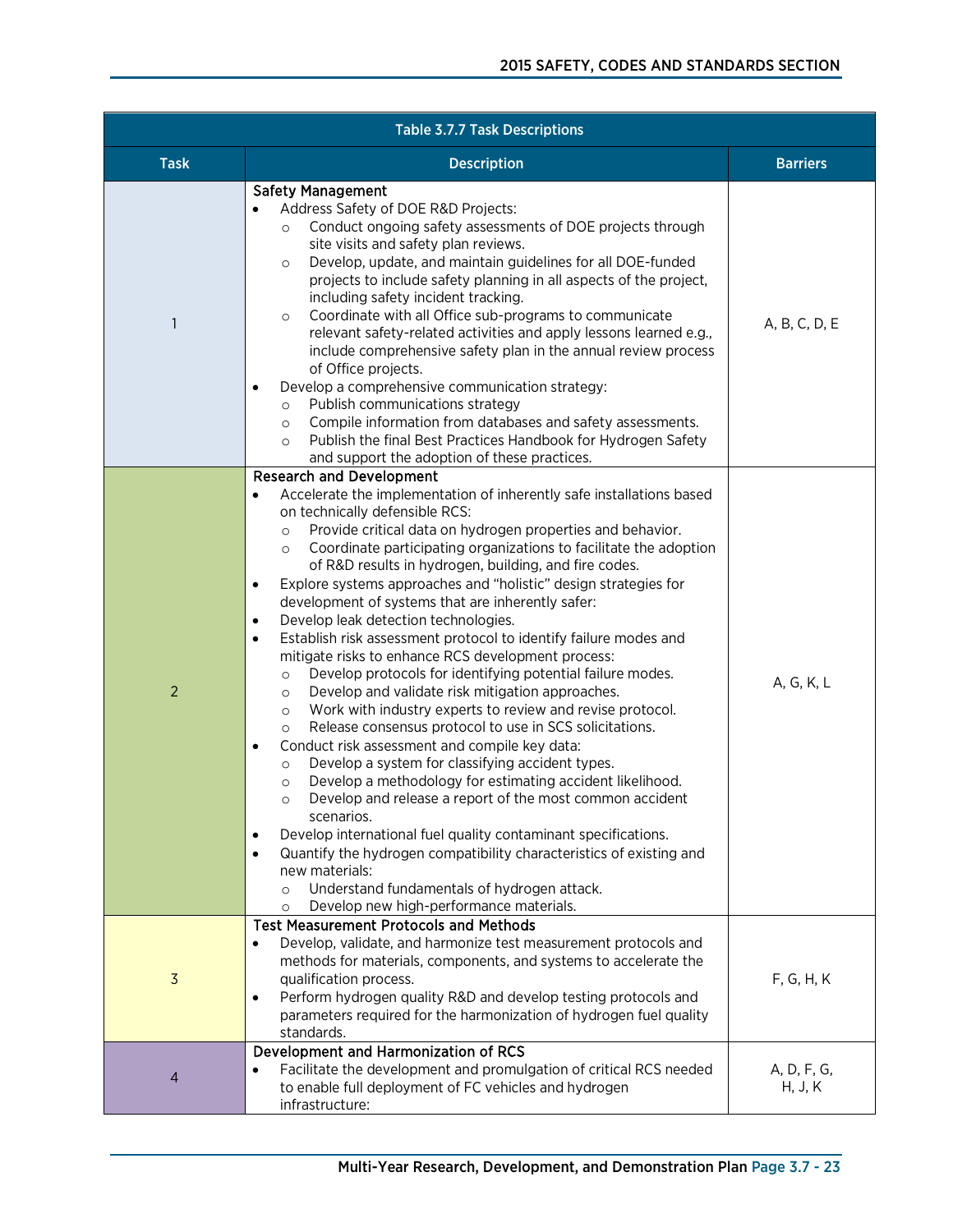| <b>Table 3.7.7 Task Descriptions</b> |                                                                                                                                                                                                                                                                                                                                                                                                                                                                                                                                                                                                                                                                                                                                                                                                                                                                                                                                                                                                                                                             |                        |  |
|--------------------------------------|-------------------------------------------------------------------------------------------------------------------------------------------------------------------------------------------------------------------------------------------------------------------------------------------------------------------------------------------------------------------------------------------------------------------------------------------------------------------------------------------------------------------------------------------------------------------------------------------------------------------------------------------------------------------------------------------------------------------------------------------------------------------------------------------------------------------------------------------------------------------------------------------------------------------------------------------------------------------------------------------------------------------------------------------------------------|------------------------|--|
| <b>Task</b>                          | <b>Description</b>                                                                                                                                                                                                                                                                                                                                                                                                                                                                                                                                                                                                                                                                                                                                                                                                                                                                                                                                                                                                                                          | <b>Barriers</b>        |  |
|                                      | Identify and evaluate failure modes to establish critical research<br>$\circ$<br>and validation needs.<br>Develop supporting research programs to provide critical data<br>$\circ$<br>and technologies.<br>Determine safe refueling protocols for high pressure systems.<br>$\circ$<br>Perform risk mitigation analysis for advanced transportation<br>$\circ$<br>infrastructure systems. (i.e., storage technologies, active control<br>on dispensing systems, etc.).<br>Support harmonization of domestic standards:<br>$\bullet$<br>Implement the National Codes and Standards Chronological<br>$\circ$<br>Development Plan.<br>Develop a fueling station codes and standards template.<br>$\circ$<br>Develop and validate requirements for components and<br>$\circ$<br>systems.<br>Coordinate the harmonization of international standards:<br>Facilitate the development of U.S. consensus for international<br>$\circ$<br>standards.<br>Facilitate a unified approach to standards development among<br>$\circ$<br>key countries in Europe and Asia. |                        |  |
| 5                                    | Dissemination of Data, Safety Knowledge, and Information<br>Develop comprehensive information resources on hydrogen and fuel<br>$\bullet$<br>cell safety and incidents:<br>Develop and maintain a comprehensive repository for hydrogen<br>$\circ$<br>and fuel cell safety data and information.<br>Publish safety bibliography and incidents databases.<br>$\circ$<br>Develop appropriate hydrogen safety props and deliver classroom<br>$\bullet$<br>curriculum for emergency response training.<br>Implement a mechanism to provide standardized training and<br>$\bullet$<br>improve access to information concerning standards and model<br>codes related to hydrogen technologies.<br>Assemble and maintain information databases for hydrogen<br>$\bullet$<br>behavior and materials interaction characteristics:<br>Materials compatibility information.<br>$\circ$<br>Technical references.<br>$\circ$                                                                                                                                             | A, C, D, E,<br>G, I, K |  |

# 3.7.7 Milestones

The following chart shows the interrelationship of milestones and tasks for the Hydrogen Safety, Codes and Standards sub-program from FY 2012 through FY 2020. The Hydrogen Safety, Codes and Standards subprogram inputs/outputs are summarized in Appendix B.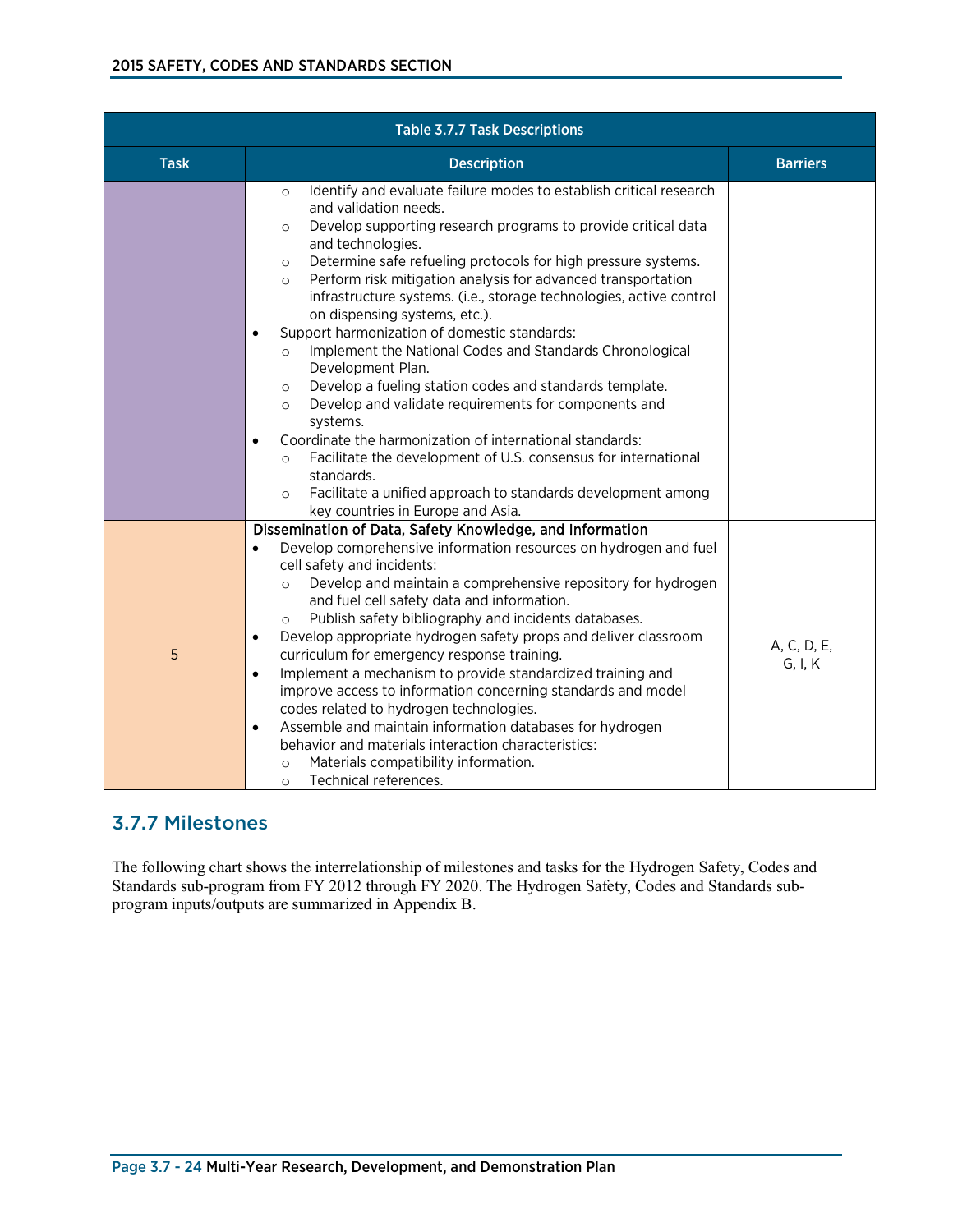

**Safety, Codes and Standards Milestone Chart**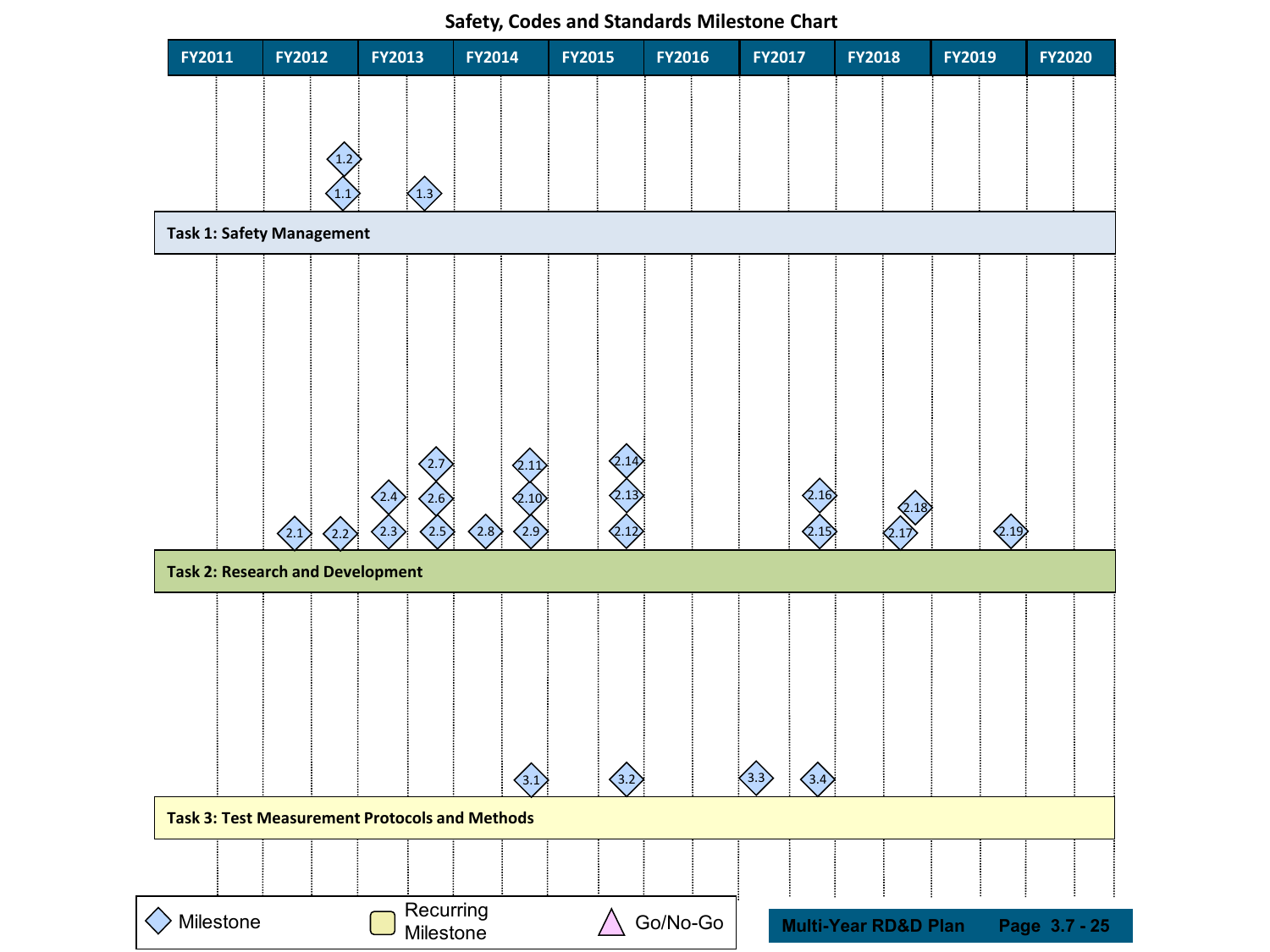

**Safety, Codes and Standards Milestone Chart**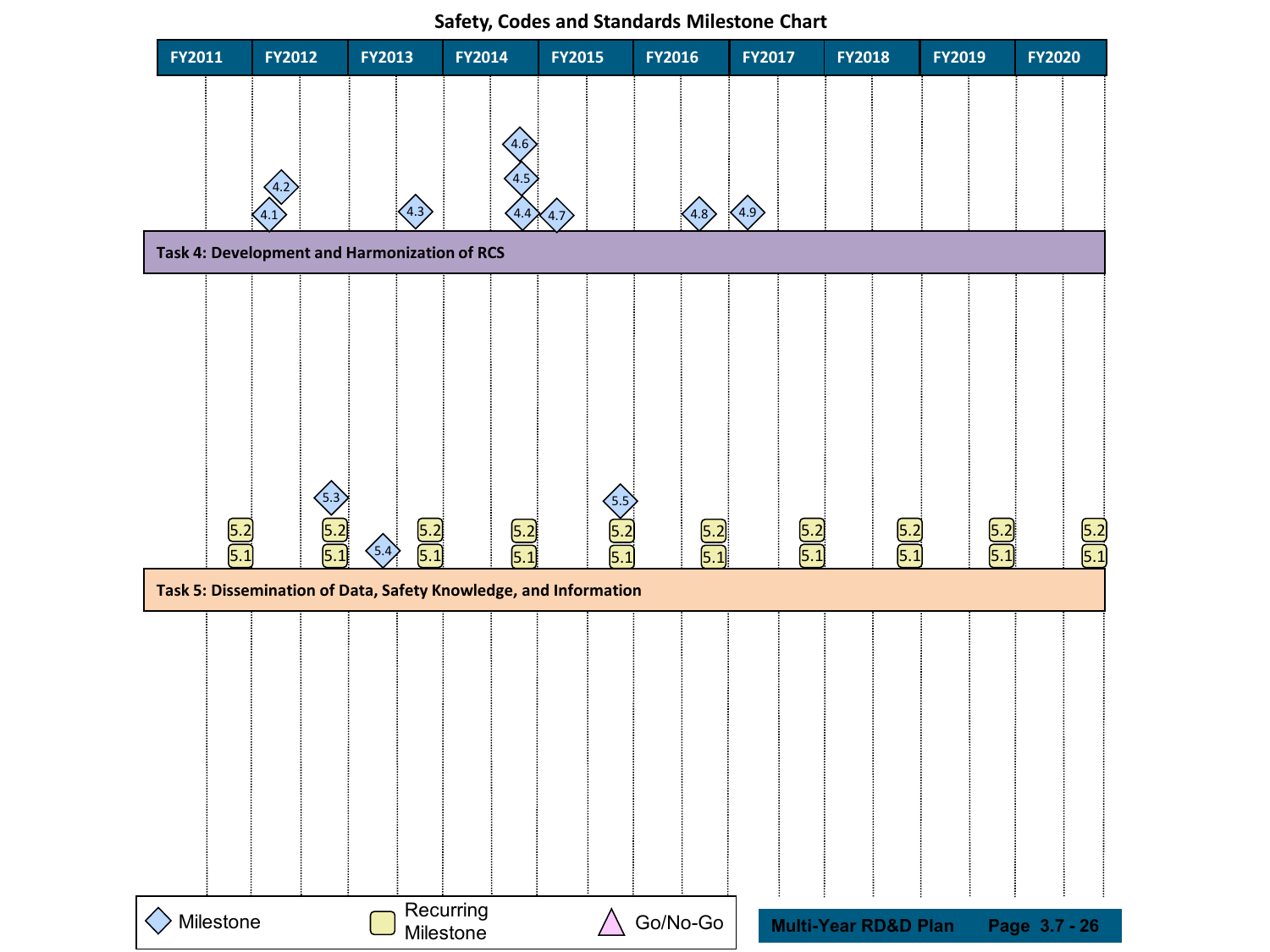|               | Task 1: Safety Management                                                |
|---------------|--------------------------------------------------------------------------|
| 1.1           | Revise guidelines for all DOE funded projects. (4Q, 2012)                |
| $1.2^{\circ}$ | Publish communication strategy for safety related activities. (4Q, 2012) |
| 1.3           | Publish final Best Practices Manual for Hydrogen Safety. (3Q, 2013)      |

|      | <b>Task 2: Research and Development</b>                                                                                                                |
|------|--------------------------------------------------------------------------------------------------------------------------------------------------------|
| 2.1  | Publish a system for classifying accident types. (2Q, 2012)                                                                                            |
| 2.2  | Publish a draft international hydrogen fuel specification standard (4Q, 2012)                                                                          |
| 2.3  | Publish protocols for identifying potential failure modes. (2Q, 2013)                                                                                  |
| 2.4  | Publish a methodology for estimating accident likelihood. (2Q, 2013)                                                                                   |
| 2.5  | Release a report of the most common accident scenarios. (4Q, 2013)                                                                                     |
| 2.6  | Develop sensors meeting technical targets. (4Q, 2013)                                                                                                  |
| 2.7  | Provide critical understanding of hydrogen behavior relevant to unintended releases in enclosures.<br>(4Q, 2013)                                       |
| 2.8  | Publish risk mitigation approaches. (2Q, 2014)                                                                                                         |
| 2.9  | Publish technical basis for optimized design methodologies of hydrogen containment vessels to<br>account appropriately for hydrogen attack. (Q4, 2014) |
| 2.10 | Understand flame acceleration leading to transition to detonation. (4Q, 2014)                                                                          |
| 2.11 | Publish draft protocol for identifying potential failure modes and risk mitigation. (4Q, 2014)                                                         |
| 2.12 | Develop leak detection devices for pipelines. (4Q, 2015)                                                                                               |
| 2.13 | Develop and validate simplified predictive engineering models of hydrogen dispersion and ignition.<br>(4Q, 2015)                                       |
| 2.14 | Publish national indoor hydrogen fueling standard. (4Q, 2015)                                                                                          |
| 2.15 | Develop holistic design strategies. (4Q, 2017)                                                                                                         |
| 2.16 | Demonstrate the use of new high-performance materials for hydrogen applications that are cost-<br>competitive with aluminum alloys. (4Q, 2017)         |
| 2.17 | Publication of updated international fuel quality standard to reflect fuel cell technology advancement.<br>(3Q, 2018)                                  |
| 2.18 | Implement validated mechanism-based models for hydrogen attack in materials (Q4, 2018)                                                                 |
| 2.19 | Validate inherently safe design for hydrogen fueling infrastructure. (4Q, 2019)                                                                        |